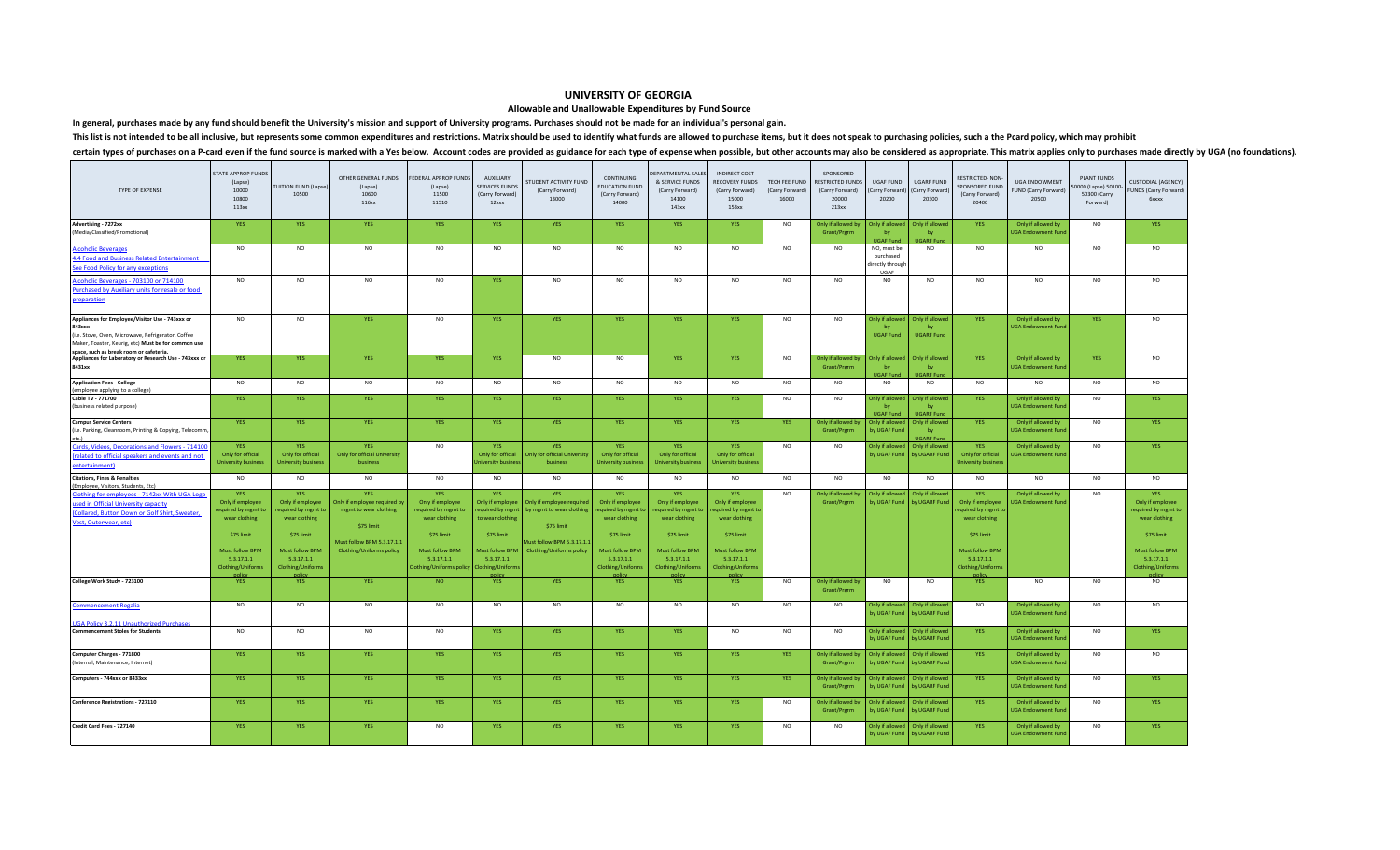| TYPE OF EXPENSE                                                                                                                                                                            | STATE APPROP FUNDS<br>(Lapse)<br>10000<br>10800<br>113xx                                        | <b>TUITION FUND (Lapse)</b><br>10500                                                           | OTHER GENERAL FUNDS<br>(Lapse)<br>10600<br>116xx                                           | FEDERAL APPROP FUNDS<br>(Lapse)<br>11500<br>11510                                                | AUXILIARY<br><b>SERVICES FUNDS</b><br>(Carry Forward)<br>12xxx                                | STUDENT ACTIVITY FUND<br>(Carry Forward)<br>13000                                             | CONTINUING<br><b>EDUCATION FUND</b><br>(Carry Forward)<br>14000                                 | <b>DEPARTMENTAL SALES</b><br>& SERVICE FUNDS<br>(Carry Forward)<br>14100<br>143xx              | INDIRECT COST<br>RECOVERY FUNDS<br>(Carry Forward)<br>15000<br>153xx                          | TECH FEE FUND<br>(Carry Forward)<br>16000 | SPONSORED<br>RESTRICTED FUNDS<br>(Carry Forward)<br>20000<br>213xx                                 | UGAF FUND<br>Carry Forward<br>20200                                                | UGARF FUND<br>Carry Forward)<br>20300                                                                   | RESTRICTED-NON<br>SPONSORED FUND<br>(Carry Forward)<br>20400                                  | <b>UGA ENDOWMENT</b><br>FUND (Carry Forward)<br>20500                                             | PLANT FUNDS<br>0000 (Lapse) 50100<br>50300 (Carry<br>Forward) | CUSTODIAL (AGENCY)<br>FUNDS (Carry Forward)<br><b>6xxxx</b>                                      |
|--------------------------------------------------------------------------------------------------------------------------------------------------------------------------------------------|-------------------------------------------------------------------------------------------------|------------------------------------------------------------------------------------------------|--------------------------------------------------------------------------------------------|--------------------------------------------------------------------------------------------------|-----------------------------------------------------------------------------------------------|-----------------------------------------------------------------------------------------------|-------------------------------------------------------------------------------------------------|------------------------------------------------------------------------------------------------|-----------------------------------------------------------------------------------------------|-------------------------------------------|----------------------------------------------------------------------------------------------------|------------------------------------------------------------------------------------|---------------------------------------------------------------------------------------------------------|-----------------------------------------------------------------------------------------------|---------------------------------------------------------------------------------------------------|---------------------------------------------------------------|--------------------------------------------------------------------------------------------------|
| <b>Donations to Charitable Organizations</b>                                                                                                                                               | <b>NO</b>                                                                                       | NO.                                                                                            | <b>NO</b>                                                                                  | <b>NO</b>                                                                                        | <b>NO</b>                                                                                     | NO.                                                                                           | <b>NO</b>                                                                                       | <b>NO</b>                                                                                      | <b>NO</b>                                                                                     | NO.                                       | <b>NO</b>                                                                                          | Only if allowe<br>by Foundation<br>Policy                                          | N <sub>O</sub>                                                                                          | NO                                                                                            | <b>NO</b>                                                                                         | <b>NO</b>                                                     |                                                                                                  |
| <b>Employee Relocation</b><br>Payroll -565100<br>Direct Billed - 727112                                                                                                                    | <b>YES</b>                                                                                      | <b>YES</b>                                                                                     | <b>YES</b>                                                                                 | <b>YES</b>                                                                                       | <b>YES</b>                                                                                    | NO.                                                                                           | <b>YES</b>                                                                                      | <b>YES</b>                                                                                     | YES                                                                                           | NO                                        | Only if allowed by<br>Grant/Prgrm                                                                  | Only if allowed                                                                    | Only if allowed<br>by UGAF Fund by UGARF Fund                                                           | <b>YES</b>                                                                                    | Only if allowed by<br><b>UGA Endowment Fund</b>                                                   | NO.                                                           | N <sub>O</sub>                                                                                   |
| <b>Employee Tuition Reimbursement - 557100</b><br>Payroll                                                                                                                                  | NO                                                                                              | <b>NO</b>                                                                                      | <b>NO</b>                                                                                  | <b>NO</b>                                                                                        | <b>NO</b>                                                                                     | N <sub>O</sub>                                                                                | <b>NO</b>                                                                                       | <b>NO</b>                                                                                      | <b>NO</b>                                                                                     | NO.                                       | <b>NO</b>                                                                                          | Only if allowed<br>hy LIGAF Fund                                                   | Only if allowed<br>by LIGARE Fun                                                                        | <b>YES</b>                                                                                    | Only if allowed by<br><b>UGA Endowment Fun</b>                                                    | N <sub>O</sub>                                                |                                                                                                  |
| Entertainment related to academic program - 714116<br>(DJ, Band, Group, Speaker)                                                                                                           | N <sub>O</sub>                                                                                  | NO                                                                                             | <b>NO</b>                                                                                  | NO.                                                                                              | <b>NO</b>                                                                                     | <b>YES</b>                                                                                    | <b>YES</b>                                                                                      | YES.                                                                                           | <b>NO</b>                                                                                     | <b>NO</b>                                 | <b>NO</b>                                                                                          | Only if allowed<br>by UGAF Fund                                                    | Only if allowed<br>by UGARF Fund                                                                        | <b>NO</b>                                                                                     | Only if allowed by<br><b>GA Endowment Fun</b>                                                     | <b>NO</b>                                                     | <b>YES</b>                                                                                       |
| Equipment > \$4,999 - 843xxx                                                                                                                                                               | <b>YES</b>                                                                                      | <b>YES</b>                                                                                     | <b>YES</b>                                                                                 | <b>YES</b>                                                                                       | <b>YES</b>                                                                                    | <b>YES</b>                                                                                    | <b>YES</b>                                                                                      | <b>YES</b>                                                                                     | <b>YES</b>                                                                                    | <b>YES</b>                                | Only if allowed by<br>Grant/Prgrm                                                                  | Only if allowed<br>by UGAF Fund<br>via G&C                                         | Only if allowed<br>by UGARF Fund                                                                        | <b>YES</b>                                                                                    | Only if allowed by<br><b>UGA Endowment Fund</b>                                                   | <b>YES</b>                                                    | <b>YES</b>                                                                                       |
| Equipment btw \$3,000 - \$4,999 - 743200, 743500, or<br>744200                                                                                                                             | YES                                                                                             | <b>YES</b>                                                                                     | YES                                                                                        | <b>YES</b>                                                                                       | <b>YES</b>                                                                                    | <b>YES</b>                                                                                    | <b>YES</b>                                                                                      | YES.                                                                                           | YES                                                                                           | <b>YES</b>                                | Only if allowed by<br>Grant/Prgrm                                                                  | <b>Only if allowed</b><br>by UGAF Fund<br>via G&C                                  | Only if allowed<br>by UGARF Fund                                                                        | <b>YES</b>                                                                                    | Only if allowed by<br><b>UGA Endowment Fund</b>                                                   | YES                                                           |                                                                                                  |
| Fellowships - 782100                                                                                                                                                                       | NO                                                                                              | $_{\sf NO}$                                                                                    | <b>NO</b>                                                                                  | <b>NO</b>                                                                                        | <b>NO</b>                                                                                     | NO.                                                                                           | <b>NO</b>                                                                                       | NO.                                                                                            | NO.                                                                                           | <b>NO</b>                                 | Only if allowed by<br><b>Grant/Prgrm Use</b>                                                       | Only if allowed<br>by UGAF Fund                                                    | Only if allowed<br>by UGARF Fund                                                                        | <b>YES</b>                                                                                    | Only if allowed by<br><b>UGA Endowment Fund</b>                                                   | <b>NO</b>                                                     | NO.                                                                                              |
| Food/Beverage: Off the Shelf - 714100                                                                                                                                                      | Only if allowed per<br><b>ISG BPM section 19.7</b><br>and<br>19.8                               | Only if allowed per<br><b>USG BPM section 19.7</b><br>and<br>19.8                              | Only if allowed per USG BP<br>section 19.7 and<br>19.8                                     | NO.                                                                                              | Only if allowed<br>per USG BPM<br>section 19.7 and<br>19.8                                    | Only if allowed per USG<br>BPM section 19.7 and<br>19.8                                       | Only if allowed pe<br><b>USG BPM section</b><br>19.7 and<br>19.8                                | Only if allowed per<br>ISG BPM section 19.<br>and<br>19.8                                      | Only if allowed pe<br><b>USG BPM section</b><br>19.7 and<br>19.8                              | <b>NO</b>                                 | Only if allowed by<br>Grant/Prgrm and<br><b>USG BPM section</b><br>19.7 and<br>19.8                | Only if allowed<br>by UGAF Fund                                                    | Only if allowed<br>by UGARF Fund                                                                        | Only if allowed pe<br><b>USG BPM section</b><br>19.7 and<br>19.8                              | Only if allowed by<br><b>GA Endowment Fund</b>                                                    | <b>NO</b>                                                     | ly if allowed per US<br><b>BPM</b> section<br>19.7 and 19.8                                      |
| Food/Meals: Classroom & Academic Programs<br>for Students - 714100<br>includes students, employees whose                                                                                   | Only for credit course<br>8 <sub>k</sub><br>Institute research<br>activities                    | Only for credit cours<br>$\alpha$<br>Institute research<br>activities                          | Only for credit courses &<br>Institute research activities                                 | <b>NO</b>                                                                                        | <b>NO</b>                                                                                     | <b>YES</b>                                                                                    | Only for credit<br>courses &<br>Institute research<br>activities                                | nly for credit course<br>$\alpha$<br>Institute research<br>activities                          | <b>YES</b>                                                                                    | N <sub>O</sub>                            | <b>NO</b>                                                                                          | Only if allowed<br>by UGAF Fund                                                    | Only if allowed<br>by UGARF Fund                                                                        | <b>YES</b>                                                                                    | Only if allowed by<br><b>UGA Endowment Fun</b>                                                    | <b>NO</b>                                                     | <b>YES</b>                                                                                       |
| od/Meals: Conferences & Workshops -<br>727111 (includes conference & workshop<br>participants - predominantly non-USG)                                                                     | Only if allowed per<br>JSG BPM section 19.7<br>and<br>19.8                                      | Only if allowed per<br>USG BPM section 19.<br>and<br>19.8                                      | Only if allowed per USG BPN<br>section 19.7 and<br>19.8                                    | Only if allowed per USG<br>BPM section 19.7 and<br>19.8                                          | Only if allowed<br>per USG BPM<br>section 19.7 and<br>19.8                                    | Only if allowed per USG<br>BPM section 19.7 and<br>19.8                                       | Only if allowed ne<br><b>USG BPM section</b><br>19.7 and<br>19.8                                | Only if allowed net<br>ISG BPM section 19.<br>and<br>19.8                                      | Only if allowed pe<br><b>USG BPM section</b><br>19.7 and<br>19.8                              | <b>NO</b>                                 | Only if allowed by<br>Grant/Prgrm and<br><b>USG BPM section</b><br>19.7 and 19.8                   | Only if allowed<br>by UGAF Fund                                                    | Only if allowed<br>by UGARF Fund                                                                        | <b>YFS</b>                                                                                    | Only if allowed by<br><b>UGA Endowment Fun</b>                                                    | <b>NO</b>                                                     | alv if allowed per US<br><b>BPM</b> section<br>19.7 and 19.8                                     |
| -ood/Meals: Contract/Performer Hospitality -<br>727720 (contracted performer or group, Ferst<br>Center, Student Event)                                                                     | <b>NO</b>                                                                                       | <b>NO</b>                                                                                      | NO                                                                                         | NO.                                                                                              | <b>NO</b>                                                                                     | <b>YFS</b><br>contract must specify<br>od/catering requiren                                   | <b>YFS</b><br><b>Intract must specify</b><br>food/catering<br>requirement                       | <b>YES</b><br>ontract must specif<br>food/catering<br>requirement                              | <b>NO</b>                                                                                     | N <sub>O</sub>                            | Only if allowed by<br>Grant/Prgrm                                                                  | Only if allowed                                                                    | Only if allowed<br>by UGAF Fund by UGARF Fund                                                           | <b>YFS</b>                                                                                    | Only if allowed by<br><b>UGA Endowment Fund</b>                                                   | NO.                                                           | <b>YES</b>                                                                                       |
| Food/Meals: Educational or Business Meetings,<br>rimarily Non-UGA Empl - 727720<br>(includes students, volunteers, and employees<br>whose participation is required)                       | Only if allowed per<br>JSG BPM section 19.7<br>and<br>19.8                                      | Only if allowed per<br>USG BPM section 19.7<br>and<br>19.8                                     | Only if allowed per USG BPM<br>section 19.7 and<br>19.8                                    | N <sub>O</sub>                                                                                   | Only if allowed<br>per USG BPM<br>section 19.7 and<br>19.8                                    | Only if allowed per USG<br>BPM section 19.7 and<br>19.8                                       | Only if allowed per<br><b>USG BPM section</b><br>19.7 and<br>19.8                               | Only if allowed per<br>ISG BPM section 19.<br>and<br>19.8                                      | Only if allowed per<br><b>USG BPM section</b><br>19.7 and<br>19.8                             | NO                                        | Only if allowed by<br>Grant/Prgrm and<br><b>USG BPM section</b><br>19.7 and<br>19.8                | Only if allowed<br>by UGAF Fund                                                    | Only if allowed<br>by UGARF Fund                                                                        | Only if allowed per<br><b>USG BPM section</b><br>19.7 and<br>19.8                             | Only if allowed by<br><b>GA Endowment Fun</b>                                                     | <b>NO</b>                                                     | nly if allowed per USG<br><b>RPM</b> section<br>19.7 and 19.8                                    |
| Food/Meals: Employee Group Meetings -<br>727710 (training workshops, staff/faculty<br>neetings, includes employees and non-<br>employees whose participation is required)                  | Only if Mtg is 4+ hrs<br>nd Meal is not beg of<br>end of mtg.<br>State per diem limits<br>apply | Only if Mtg is 4+ hrs<br>and Meal is not beg o<br>end of mtg.<br>State per diem limit<br>apply | Only if Mtg is 4+ hrs and Meal<br>is not beg or end of mtg.<br>State per diem limits apply | Only if Mtg is 4+ hrs and<br>Meal is not beg or end of<br>mtg.<br>State per diem limits<br>apply | Only if Mtg is 4+<br>hrs and Meal is no<br>eg or end of mtg<br>State per diem<br>limits apply | Only if Mtg is 4+ hrs and<br>Meal is not beg or end of<br>mtg.<br>State per diem limits apply | Only if Mtg is 4+ hrs<br>and Meal is not beg<br>or end of mtg.<br>tate per diem limit:<br>apply | Only if Mtg is 4+ hr:<br>nd Meal is not beg o<br>end of mtg.<br>State per diem limit:<br>apply | Only if Mtg is 4+ hr<br>and Meal is not bee<br>or end of mtg.<br>tate per diem limit<br>apply | NO.                                       | Only if Mtg is 4+ hrs<br>and Meal is not bee<br>or end of mtg.<br>tate per diem lim<br>apply       | Only if allowed<br>by UGAF Fund                                                    | Only if allowed<br>by UGARF Fund                                                                        | Only if Mtg is 4+ hrs<br>and Meal is not bee<br>or end of mtg.<br>tate per diem limi<br>apply | Only if allowed by<br><b>UGA Endowment Fun</b>                                                    | NO                                                            | Inly if Mtg is 4+ hrs and<br>Meal is not beg or end<br>of mtg.<br>State per diem limits<br>apply |
| Food/Meals: Employee Meals while on Official<br>Fravel Status - 641130 or 641230                                                                                                           | <b>YES</b><br>Must comply with try<br>egs and meal per die<br>limits                            | <b>YES</b><br>Must comply with try<br>regs and meal per<br>diem limits                         | <b>YES</b><br>Must comply with tryl regs<br>and meal per diem limits                       | <b>YFS</b><br>Must comply with tryl<br>regs and meal per diem<br>limits                          | <b>YES</b><br><b>Aust comply with</b><br>rvl regs and mea<br>per diem limit:                  | Must<br>YES.<br>comply with tryl regs and<br>meal per diem limits                             | <b>YES</b><br>lust comply with try<br>regs and meal per<br>diem limits                          | <b>YES</b><br><b>Aust comply with tr</b><br>regs and meal per<br>diem limits                   | <b>YES</b><br>Must comply with<br>trvl regs and meal<br>per diem limits                       | NO.                                       | Only if allowed by<br><b>Grant/Prgm Must</b><br>omply with tryl reg<br>and meal per diem<br>limits | Only if allowed<br>by UGAF Fund<br>Must comply<br>with tryl regs<br>and UGAF Polic | Only if allowed<br><b>by UGARF Fund</b><br>Must comply<br>with tryl regs<br>and meal per<br>diem limits | <b>YES</b>                                                                                    | Only if allowed by UGA<br>dowment Fund Mu<br>comply with trvl regs<br>and meal per diem<br>limits | <b>NO</b>                                                     |                                                                                                  |
| Food/Meals: Entertainment/Extraordinary<br>Development - 714116<br>(retreats, stewardship, donor cultivation,<br>receptions for professional<br>milestone/achievement, faculty recruitment | N <sub>O</sub>                                                                                  | N <sub>O</sub>                                                                                 | NO                                                                                         | N <sub>O</sub>                                                                                   | <b>NO</b>                                                                                     | N <sub>O</sub>                                                                                | <b>NO</b>                                                                                       | NO.                                                                                            | NO                                                                                            | N <sub>O</sub>                            | Only if allowed by<br>Grant/Prgrm                                                                  | Only if allowed<br>by UGAF Fund<br>and UGAF Polic                                  | Only if allowed<br>by UGARF Fund                                                                        | <b>YES</b>                                                                                    | Only if allowed by<br><b>UGA Endowment Fun</b>                                                    | NO                                                            | <b>YFS</b><br>State per diem limits<br>apply                                                     |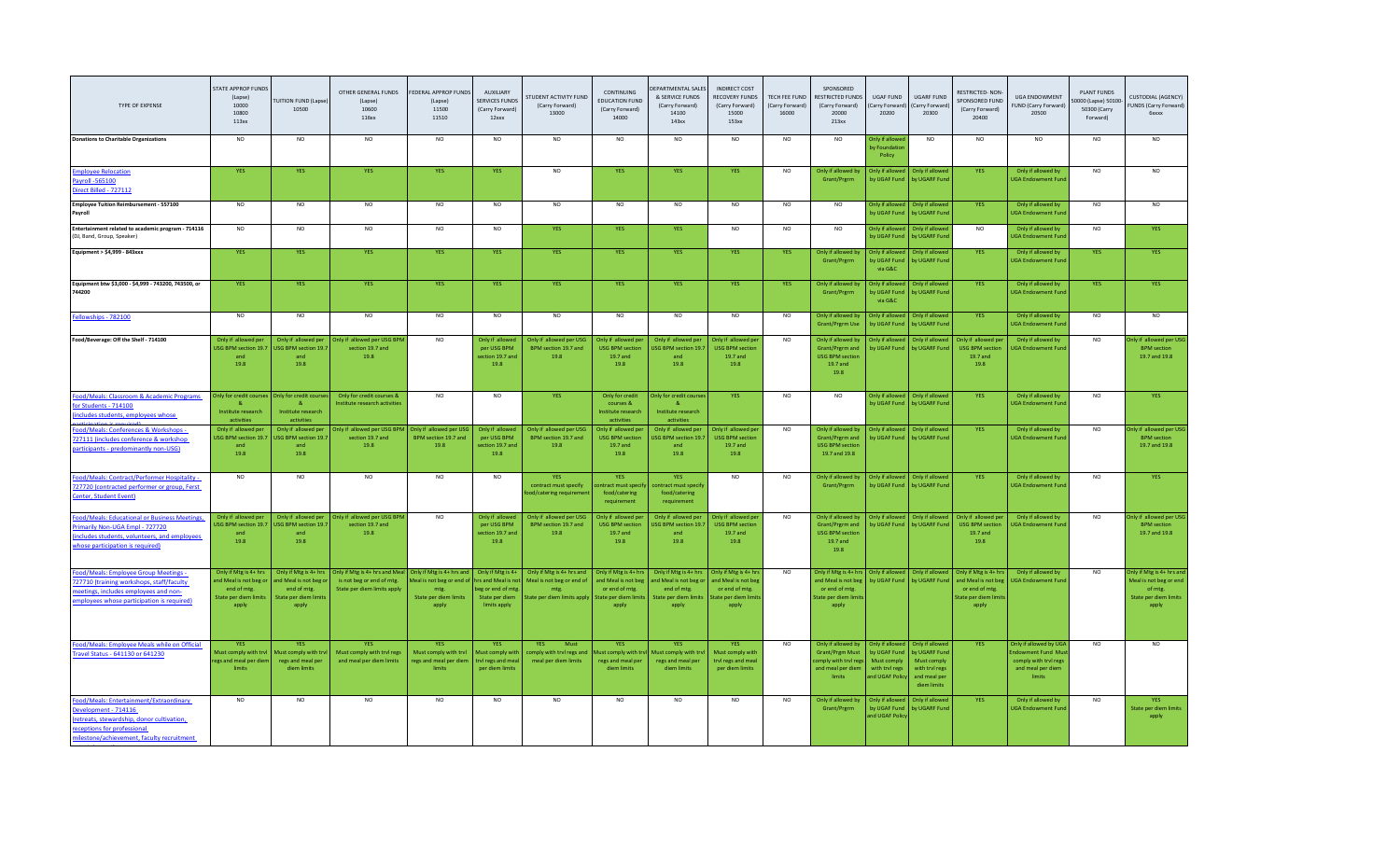| <b>TYPE OF EXPENSE</b>                                                                                                                                                                          | STATE APPROP FUNDS<br>(Lapse)<br>10000<br>10800<br>113xx | <b>TUITION FUND (Lapse</b><br>10500                                                                                 | OTHER GENERAL FUNDS<br>(Lapse)<br>10600<br>116xx | FEDERAL APPROP FUNDS<br>(Lapse)<br>11500<br>11510      | AUXILIARY<br><b>SERVICES FUND</b><br>(Carry Forward)<br>12xxx | <b>STUDENT ACTIVITY FUND</b><br>(Carry Forward)<br>13000 | CONTINUING<br><b>EDUCATION FUND</b><br>(Carry Forward)<br>14000 | EPARTMENTAL SALES<br>& SERVICE FUNDS<br>(Carry Forward)<br>14100<br>143xx | <b>INDIRECT COST</b><br>RECOVERY FUNDS<br>(Carry Forward)<br>15000<br>153xx | TECH FEE FUND<br>(Carry Forward)<br>16000 | SPONSORED<br>RESTRICTED FUNDS<br>(Carry Forward)<br>20000<br>213xx   | <b>UGAF FUND</b><br>Carry Forward<br>20200                 | <b>UGARF FUND</b><br>Carry Forward)<br>20300               | RESTRICTED-NON-<br><b>SPONSORED FUND</b><br>(Carry Forward)<br>20400 | UGA ENDOWMENT<br><b>FUND (Carry Forward)</b><br>20500                         | <b>PLANT FUNDS</b><br>0000 (Lapse) 50100<br>50300 (Carry<br>Forward) | <b>CUSTODIAL (AGENCY)</b><br>FUNDS (Carry Forward)<br><b>G</b> xxxx |
|-------------------------------------------------------------------------------------------------------------------------------------------------------------------------------------------------|----------------------------------------------------------|---------------------------------------------------------------------------------------------------------------------|--------------------------------------------------|--------------------------------------------------------|---------------------------------------------------------------|----------------------------------------------------------|-----------------------------------------------------------------|---------------------------------------------------------------------------|-----------------------------------------------------------------------------|-------------------------------------------|----------------------------------------------------------------------|------------------------------------------------------------|------------------------------------------------------------|----------------------------------------------------------------------|-------------------------------------------------------------------------------|----------------------------------------------------------------------|---------------------------------------------------------------------|
| Food/Meals: Official Student Events - 727730<br>ncludes potential students, guardians,<br>volunteers, employees whose participation is<br>quired)                                               | <b>NO</b>                                                | <b>NO</b>                                                                                                           | <b>NO</b>                                        | <b>NO</b>                                              | <b>YES</b><br>State per diem<br>limits apply                  | <b>YES</b><br>itate per diem limits apply                | <b>YES</b><br>State per diem limits<br>apply                    | <b>YES</b><br>State per diem limits<br>apply                              | <b>NO</b>                                                                   | NO.                                       | Only if allowed by<br>Grant/Prgrm<br>tate per diem lim<br>apply      | Only if allowe<br>by UGAF Fund                             | Only if allowe<br>by UGARF Fund                            | <b>YES</b>                                                           | Only if allowed by<br><b>JGA Endowment Fund</b>                               | <b>NO</b>                                                            | <b>YES</b><br>State per diem limits<br>apply                        |
| Food/Meals: Student Recruiting Events - 727720<br>includes students, potential students, parents,<br>uardians, volunteers, employees whose<br>irticination is required                          | YES<br>State per diem limits<br>apply                    | <b>YES</b><br><b>State per diem limits</b><br>apply                                                                 | N <sub>O</sub>                                   | N <sub>O</sub>                                         | <b>YES</b><br>State ner diem<br>limits apply                  | <b>YES</b><br>itate per diem limits apply                | YES<br>State per diem limit<br>apply                            | NO                                                                        | <b>YES</b><br>tate per diem limit<br>apply                                  | N <sub>O</sub>                            | Only if allowed by<br>Grant/Prgrm                                    | <b>Only if allowed</b>                                     | Only if allowed                                            | <b>YES</b><br>by UGAF Fund by UGARF Fund State per diem lir<br>apply | Only if allowed by<br><b>IGA Endowment Fun</b>                                | N <sub>O</sub>                                                       | <b>YES</b><br><b>State per diem limits</b><br>apply                 |
| Food/Meals: Volunteer Events - 727720<br>ncludes advisory board, mentor programs<br>tudents, volunteers, employees whose<br>articipation is required)                                           | N <sub>O</sub>                                           | <b>Only for Executive</b><br>ogram use State pe<br>diem<br>limits apply                                             | N <sub>O</sub>                                   | N <sub>O</sub>                                         | <b>YES</b><br>State per diem<br>limits apply                  | <b>YES</b><br>tate per diem limits apply                 | <b>YES</b><br>tate per diem<br>apply                            | YES<br>State per diem limits<br>apply                                     | N <sub>O</sub>                                                              | N <sub>O</sub>                            | Only if allowed by<br><b>Grant/Prgrm State</b><br>er diem limits api | Only if allowed<br>by UGAF Fund                            | Only if allowed<br>by UGARF Fund                           | YES<br>State per diem<br>apply                                       | Only if allowed by<br><b>JGA Endowment Fun</b>                                | N <sub>O</sub>                                                       | <b>YES</b><br>State per diem limits<br>apply                        |
| Freight - 714111                                                                                                                                                                                | YES                                                      | <b>YES</b>                                                                                                          | <b>YES</b>                                       | <b>YES</b>                                             | YES                                                           | YES                                                      | YES                                                             | YES                                                                       | <b>YES</b>                                                                  | YES                                       | Only if allowed by<br>Grant/Prgrm                                    | Only if allowed<br>by UGAF Fund                            | Only if allowed<br>by UGARF Fund                           | <b>YES</b>                                                           | Only if allowed by<br>JGA Endowment Fun                                       | <b>YES</b>                                                           | <b>YES</b>                                                          |
| <b>Fringe Benefits - 55xxxx</b><br>Payroll                                                                                                                                                      | YES                                                      | YES                                                                                                                 | YES                                              | YES, Employer<br>tirement contributio<br>limited to 5% | <b>YES</b>                                                    | <b>YES</b>                                               | YES                                                             | YES                                                                       | YES                                                                         | YES                                       | Only if allowed by<br>Grant/Prgrm                                    | <b>Only if allowed</b><br>by UGAF Fund                     | Only if allowed<br>by UGARF Fund                           | YES                                                                  | Only if allowed by<br><b>UGA Endowment Fund</b>                               | <b>NO</b>                                                            | NO                                                                  |
| Gasoline (University or Rental Vehicle Only) - 712110                                                                                                                                           | YES                                                      | <b>YES</b>                                                                                                          | <b>YES</b>                                       | YES                                                    | YES                                                           | YES                                                      | <b>YES</b>                                                      | YES                                                                       | <b>YES</b>                                                                  | NO                                        | Only if allowed by<br>Grant/Prgrm                                    | <b>NO</b>                                                  | Only if allowed<br>by UGARF Fund                           | <b>YES</b>                                                           | Only if allowed by<br><b>JGA Endowment Fun</b>                                | <b>NO</b>                                                            |                                                                     |
| <b>Gasoline (Personal Vehicle)</b><br><b>See Travel Policy</b>                                                                                                                                  | <b>NO</b>                                                | $_{\sf NO}$                                                                                                         | NO                                               | <b>NO</b>                                              | <b>NO</b>                                                     | N <sub>O</sub>                                           | <b>NO</b>                                                       | NO                                                                        | <b>NO</b>                                                                   | <b>NO</b>                                 | N <sub>O</sub>                                                       | N <sub>O</sub>                                             | <b>NO</b>                                                  | <b>NO</b>                                                            | N <sub>O</sub>                                                                | NO.                                                                  |                                                                     |
| lifts: In general, gifts to employees or students<br>hould not be purchased to avoid violations of<br>the arstuity nolicy. Eveer                                                                | N <sub>O</sub>                                           | NO                                                                                                                  | N <sub>O</sub>                                   | N <sub>O</sub>                                         | N <sub>O</sub>                                                | N <sub>O</sub>                                           | NO                                                              | N <sub>O</sub>                                                            | N <sub>O</sub>                                                              | NQ                                        | N <sub>O</sub>                                                       | N <sub>O</sub>                                             | <b>NO</b>                                                  | N <sub>O</sub>                                                       | NO                                                                            | NO                                                                   | N <sub>O</sub>                                                      |
| <b>Sift Cards: Employees</b><br>Full Time, Part Time, Students, Temps, Regular,                                                                                                                 | N <sub>O</sub>                                           | N <sub>O</sub>                                                                                                      | N <sub>O</sub>                                   | N <sub>O</sub>                                         | N <sub>O</sub>                                                | NO                                                       | NO                                                              | N <sub>O</sub>                                                            | N <sub>O</sub>                                                              | N <sub>O</sub>                            | N <sub>O</sub>                                                       | N <sub>O</sub>                                             | NO                                                         | N <sub>O</sub>                                                       | NO                                                                            | N <sub>O</sub>                                                       | N <sub>O</sub>                                                      |
| Gift Cards: Research or Survey Participants - 727105<br>(employee, non-employee, or student)                                                                                                    | <b>YES</b>                                               | YES, only if no oth<br>fund available<br>Generally, tuition<br>funds should not be<br>used to purchase gift<br>card | <b>YES</b>                                       | N <sub>O</sub>                                         | <b>YFS</b>                                                    | N <sub>O</sub>                                           | <b>YES</b>                                                      | YES.                                                                      | <b>YES</b>                                                                  | <b>NO</b>                                 | Only if allowed I<br>Grant/Prgrm                                     | Only if allow<br>by UGAF<br>Fund                           | Only if allowe<br><b>OV UGARF Fund</b>                     | <b>YES</b>                                                           | Only if allowed by<br><b>UGA Endowment Fun</b>                                | NO.                                                                  |                                                                     |
| Gift Cards: Students - 727100<br>(Must be de minimis valued items)                                                                                                                              | N <sub>O</sub>                                           | $_{\sf NO}$                                                                                                         | N <sub>O</sub>                                   | N <sub>O</sub>                                         | N <sub>O</sub>                                                | <b>NO</b>                                                | NO                                                              | N <sub>O</sub>                                                            | N <sub>O</sub>                                                              | NQ                                        | N <sub>O</sub>                                                       | Only if allowed<br>by UGAF Fund                            | Only if allowed<br>by UGARF Fund                           | N <sub>O</sub>                                                       | Only if allowed by<br><b>UGA Endowment Fun</b>                                | N <sub>O</sub>                                                       | N <sub>O</sub>                                                      |
| Gifts or awards to Faculty, Staff and Students for<br>Employee Recognition of merit or length of service.<br>Must be based on a recognition plan. - 727100<br>(Must be de minimis valued items) | NO                                                       | $_{\sf NO}$                                                                                                         | YES                                              | <b>NO</b>                                              | <b>YES</b>                                                    | YES                                                      | <b>YES</b>                                                      | YES                                                                       | YES                                                                         | <b>NO</b>                                 | NO.                                                                  | Only if allowe<br>by UGAF Fun                              | Only if allowed<br>by UGARF Fun                            | <b>YES</b>                                                           | Only if allowed by UGA<br><b>Endowment Fund</b>                               | <b>NO</b>                                                            | <b>YES</b>                                                          |
| <b>Sifts to Faculty, Staff and Students for Employ</b><br>Retirement or Separation                                                                                                              | NO                                                       | NO                                                                                                                  | NO                                               | <b>NO</b>                                              | <b>NO</b>                                                     | <b>NO</b>                                                | <b>NO</b>                                                       | <b>NO</b>                                                                 | NO                                                                          | <b>NO</b>                                 | NO.                                                                  | Only if allowed<br>by UGAF Fund                            | Only if allowe<br>by UGARF Fund                            | NO.                                                                  | Only if allowed by<br><b>JGA Endowment Fun</b>                                | <b>NO</b>                                                            | <b>YFS</b>                                                          |
| Gifts or awards for Student academic achievement -<br>727100<br>(Must be de minimis valued items)                                                                                               | <b>NO</b>                                                | <b>YES</b>                                                                                                          | <b>NO</b>                                        | NO.                                                    | YES                                                           | <b>YES</b>                                               | <b>NO</b>                                                       | NO                                                                        | <b>NO</b>                                                                   | <b>NO</b>                                 | Only if allowed b<br>Grant/Prerm                                     | NO.                                                        | Only if allowed<br>by UGARF Fund                           | YES                                                                  | Only if allowed by<br><b>JGA Endowment Fun</b>                                | <b>NO</b>                                                            | <b>YFS</b>                                                          |
| Sifts to Faculty, Staff and Students: Sympathy<br>727100<br>Serious illness or death of an employee/student<br>or immediate family member)                                                      | N <sub>O</sub>                                           | N <sub>O</sub>                                                                                                      | N <sub>O</sub>                                   | N <sub>O</sub>                                         | NO.                                                           | YES                                                      | N <sub>O</sub>                                                  | N <sub>O</sub>                                                            | N <sub>O</sub>                                                              | NO                                        | Only if allowed by<br>Grant/Prgrm                                    | N <sub>O</sub>                                             | Only if allowed<br>by UGARF Fund                           | N <sub>O</sub>                                                       | Only if allowed by<br><b>JGA Endowment Fund</b>                               | NO.                                                                  |                                                                     |
| Groupons                                                                                                                                                                                        | N <sub>O</sub>                                           | NO                                                                                                                  | N <sub>O</sub>                                   | N <sub>O</sub>                                         | N <sub>O</sub>                                                | <b>NO</b>                                                | NO                                                              | N <sub>O</sub>                                                            | N <sub>O</sub>                                                              | NQ                                        | NO.                                                                  | N <sub>O</sub>                                             | N <sub>O</sub>                                             | N <sub>O</sub>                                                       | <b>NO</b>                                                                     | <b>NO</b>                                                            | NO.                                                                 |
| Headphones/Earphones-unless for business purpose<br>(Including Airpods, Bose, Beats, Noise Canceling, etc.)                                                                                     | N <sub>O</sub>                                           | N <sub>O</sub>                                                                                                      | <b>NO</b>                                        | NO.                                                    | <b>NO</b>                                                     | NO <sub>1</sub>                                          | NO.                                                             | <b>NO</b>                                                                 | <b>NO</b>                                                                   | <b>NO</b>                                 | N <sub>O</sub>                                                       | NO.                                                        | NO.                                                        | NO.                                                                  | NO.                                                                           | <b>NO</b>                                                            | N <sub>O</sub>                                                      |
| Honorariums - 751xxx                                                                                                                                                                            | YES                                                      | <b>YES</b>                                                                                                          | <b>YES</b>                                       | <b>YES</b>                                             | <b>YES</b>                                                    | <b>YES</b>                                               | <b>YES</b>                                                      | <b>YES</b>                                                                | <b>YES</b>                                                                  | <b>NO</b>                                 | Only if allowed by<br>Grant/Prgrm                                    | Only if allowe<br>y UGAF Fun                               | Only if allowed<br>y UGARF Fund                            | <b>YES</b>                                                           | Only if allowed by<br><b>JGA Endowment Fun</b>                                | <b>NO</b>                                                            | <b>YES</b>                                                          |
| Legal Settlements - 721100                                                                                                                                                                      | Only if approved by<br>legal affairs                     | Only if approved by<br>legal affairs                                                                                | Only if approved by legal<br>affairs             | <b>NO</b>                                              | Only if approved<br>by legal affairs                          | Only if approved by legal<br>affairs                     | Only if approved I<br>legal affairs                             | Only if approved by<br>legal affairs                                      | Inly if approved by<br>legal affairs                                        | <b>NO</b>                                 | NO.                                                                  | Only if allowe<br>by UGAF Fund<br>& appr by<br>legal Staff | Only if allowed<br>by UGARF Fund<br>& appr by<br>legal aff | Only if approved b<br>legal affairs                                  | Only if allowed by UG.<br><b>Endowment Fund &amp;</b><br>appr by<br>legal aff | NO.                                                                  | NO                                                                  |
| Maintenance of Equipment - 7151xx                                                                                                                                                               | YES                                                      | YES                                                                                                                 | YES                                              | <b>YES</b>                                             | YES                                                           | YES                                                      | YES                                                             | YES                                                                       | YES                                                                         | YES                                       | Only if allowed by<br>Grant/Prgrm                                    | Only if allowed<br>by UGAF Fund                            | Only if allowed<br>by UGARF Fund                           | <b>YES</b>                                                           | Only if allowed by<br><b>JGA Endowment Fund</b>                               | <b>NO</b>                                                            | N <sub>O</sub>                                                      |
| Maintenance of Software - 733150                                                                                                                                                                | YES                                                      | <b>YES</b>                                                                                                          | <b>YES</b>                                       | <b>YES</b>                                             | <b>YES</b>                                                    | <b>YES</b>                                               | YES                                                             | <b>YES</b>                                                                | <b>YES</b>                                                                  | <b>YES</b>                                | Only if allowed by<br>Grant/Prgrm                                    | Only if allowed<br>by UGAF Fund                            | Only if allowed<br>by UGARF Fund                           | <b>YES</b>                                                           | Only if allowed by<br><b>UGA Endowment Fund</b>                               | <b>NO</b>                                                            | NO                                                                  |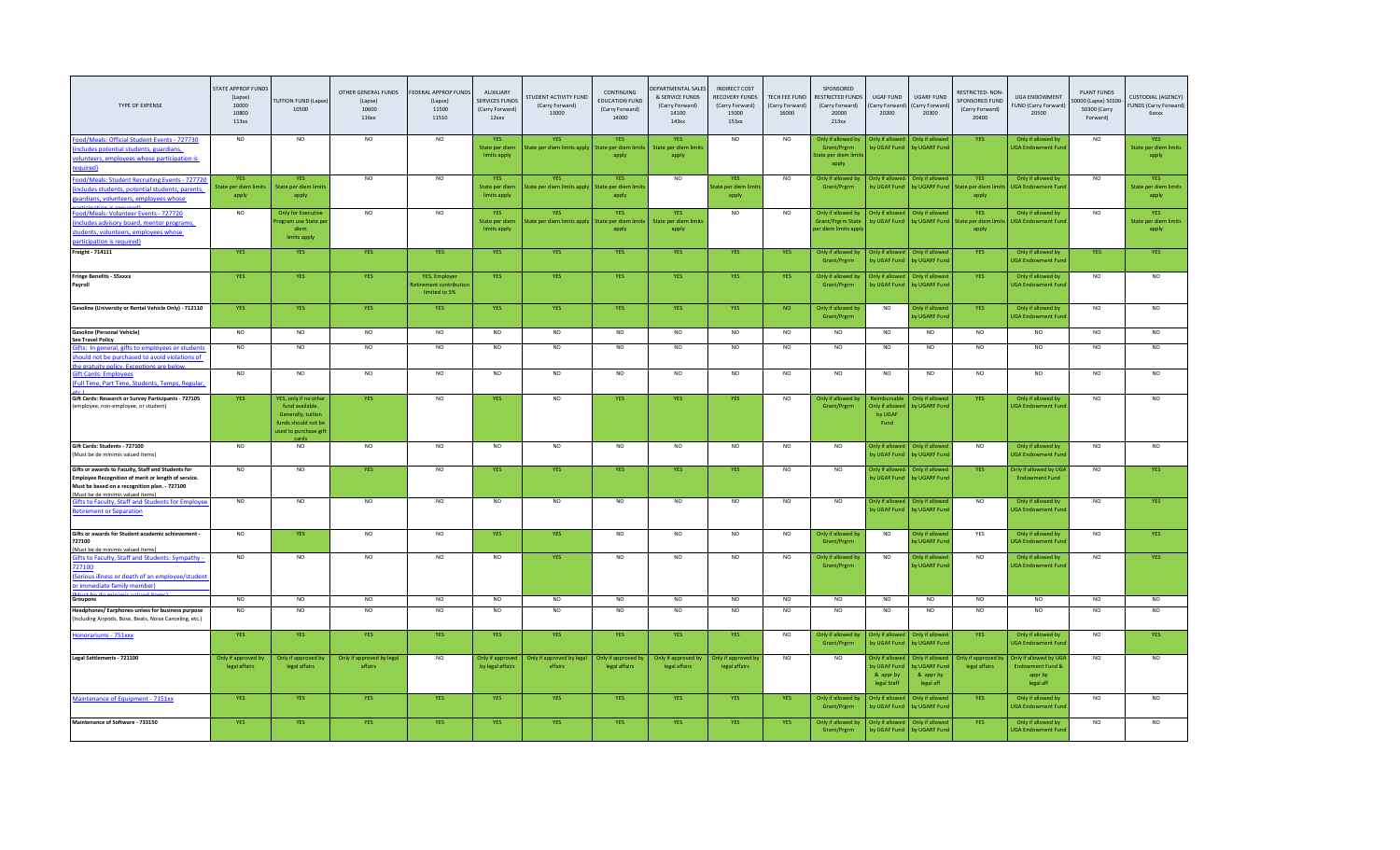| <b>TYPE OF EXPENSE</b>                                                                                                                                                                               | STATE APPROP FUNDS<br>(Lapse)<br>10000<br>10800<br>113xx                                                   | <b>TUITION FUND (Lapse</b><br>10500                                                                               | OTHER GENERAL FUNDS<br>(Lapse)<br>10600<br>116xx                                                                | FEDERAL APPROP FUNDS<br>(Lapse)<br>11500<br>11510                                                                | <b>AUXILIARY</b><br><b>SERVICES FUND</b><br>(Carry Forward)<br>12xxx                                                          | <b>STUDENT ACTIVITY FUND</b><br>(Carry Forward)<br>13000                                                      | CONTINUING<br><b>EDUCATION FUND</b><br>(Carry Forward)<br>14000                                             | <b>FPARTMENTAL SALES</b><br>& SERVICE FUNDS<br>(Carry Forward)<br>14100<br>143xx                                   | INDIRECT COST<br>RECOVERY FUNDS<br>(Carry Forward)<br>15000<br>153xx                                              | TECH FEE FUND<br>(Carry Forward)<br>16000 | SPONSORED<br>RESTRICTED FUNDS<br>(Carry Forward)<br>20000<br>213xx                                                                    | <b>UGAF FUND</b><br>Carry Forward<br>20200         | <b>UGARF FUND</b><br>Carry Forward)<br>20300 | RESTRICTED-NON-<br>SPONSORED FUND<br>(Carry Forward)<br>20400                                                                          | <b>UGA ENDOWMENT</b><br><b>FUND (Carry Forward)</b><br>20500 | <b>PLANT FUNDS</b><br>0000 (Lapse) 50100<br>50300 (Carry<br>Forward) | <b>CUSTODIAL (AGENCY)</b><br>FUNDS (Carry Forward)<br><b><i><u>Gxxxx</u></i></b> |
|------------------------------------------------------------------------------------------------------------------------------------------------------------------------------------------------------|------------------------------------------------------------------------------------------------------------|-------------------------------------------------------------------------------------------------------------------|-----------------------------------------------------------------------------------------------------------------|------------------------------------------------------------------------------------------------------------------|-------------------------------------------------------------------------------------------------------------------------------|---------------------------------------------------------------------------------------------------------------|-------------------------------------------------------------------------------------------------------------|--------------------------------------------------------------------------------------------------------------------|-------------------------------------------------------------------------------------------------------------------|-------------------------------------------|---------------------------------------------------------------------------------------------------------------------------------------|----------------------------------------------------|----------------------------------------------|----------------------------------------------------------------------------------------------------------------------------------------|--------------------------------------------------------------|----------------------------------------------------------------------|----------------------------------------------------------------------------------|
| <b>Marketing - 727200</b>                                                                                                                                                                            | YES                                                                                                        | <b>YES</b>                                                                                                        | <b>YES</b>                                                                                                      | NO.                                                                                                              | <b>YES</b>                                                                                                                    | <b>YES</b>                                                                                                    | <b>YES</b>                                                                                                  | <b>YES</b>                                                                                                         | <b>YES</b>                                                                                                        | NO.                                       | NO.                                                                                                                                   | Only if allow<br>by UGAF Fun<br>and UGAF<br>Policy | N <sub>O</sub>                               | YES.                                                                                                                                   | N <sub>O</sub>                                               | <b>NO</b>                                                            |                                                                                  |
| Mileage Reimbursement for "On Campus" Use of<br><b>Personal Vehicle</b>                                                                                                                              | N <sub>O</sub>                                                                                             | N <sub>O</sub>                                                                                                    | NO                                                                                                              | NO                                                                                                               | <b>NO</b>                                                                                                                     | N <sub>O</sub>                                                                                                | <b>NO</b>                                                                                                   | NO                                                                                                                 | N <sub>O</sub>                                                                                                    | N <sub>O</sub>                            | N <sub>O</sub>                                                                                                                        | NO.                                                | N <sub>O</sub>                               | NO                                                                                                                                     | N <sub>O</sub>                                               | <b>NO</b>                                                            | N <sub>O</sub>                                                                   |
| Miscellaneous Other Operating Expenses - 727100                                                                                                                                                      | YES                                                                                                        | <b>YES</b>                                                                                                        | YES                                                                                                             | <b>YES</b>                                                                                                       | <b>YES</b>                                                                                                                    | YES                                                                                                           | <b>YES</b>                                                                                                  | <b>YES</b>                                                                                                         | YES                                                                                                               | <b>YES</b>                                | Only if allowed b<br>Grant/Prgrm                                                                                                      | Only if allow<br>by UGAF Fund                      | Only if allowe<br>by UGARF Fun               | <b>YES</b>                                                                                                                             | Only if allowed by<br><b>JGA Endowment Fund</b>              | <b>YES</b>                                                           | <b>YES</b>                                                                       |
| New Employee Orientation - 727100                                                                                                                                                                    | <b>YES</b><br>State per diem limits                                                                        | <b>YFS</b><br>State per diem limits                                                                               | <b>YES</b><br>State per diem limits apply                                                                       | <b>YFS</b><br>State per diem limits                                                                              | <b>YES</b><br>State per diem<br>limits apply                                                                                  | <b>NO</b>                                                                                                     | <b>YES</b><br>State per diem limits                                                                         | <b>YES</b>                                                                                                         | <b>YES</b><br>State per diem limits State per diem limit                                                          | N <sub>O</sub>                            | NO                                                                                                                                    | Only if allowe<br>by UGAF Fund                     | <b>NO</b>                                    | <b>YFS</b><br>State per diem limi                                                                                                      | NO.                                                          | <b>NO</b>                                                            | NO                                                                               |
| Parking - Employee (Regular or Temporary)                                                                                                                                                            | appiv<br>N <sub>O</sub>                                                                                    | appiv<br>NO.                                                                                                      | <b>NO</b>                                                                                                       | N <sub>O</sub>                                                                                                   | NO                                                                                                                            | <b>NO</b>                                                                                                     | apply<br>NO.                                                                                                | apply<br>NO                                                                                                        | applv<br><b>NO</b>                                                                                                | <b>NO</b>                                 | <b>NO</b>                                                                                                                             | <b>NO</b>                                          | <b>NO</b>                                    | apply<br>N <sub>O</sub>                                                                                                                | <b>NO</b>                                                    | <b>NO</b>                                                            | NO.                                                                              |
| Including personal parking fees/yearly parking)<br>Parking: Guest Vouchers for Visitor Parking Lots or<br>UGA Hotel Lot - 651170                                                                     | <b>YES</b>                                                                                                 | <b>YES</b>                                                                                                        | YES                                                                                                             | <b>NO</b>                                                                                                        | YES                                                                                                                           | <b>YES</b>                                                                                                    | <b>YES</b>                                                                                                  | <b>YES</b>                                                                                                         | YES                                                                                                               | <b>NO</b>                                 | Only if allowed b<br>Grant/Prgrm                                                                                                      | Only if allowe<br>by UGAF Fund                     | Only if allowed<br>by UGARF Fund             | <b>YES</b>                                                                                                                             | Only if allowed by<br>JGA Endowment Fun                      | <b>NO</b>                                                            | <b>YES</b>                                                                       |
| Parking: Official Business Permits - 651170, 651270,<br>641170, or 641270                                                                                                                            | YES                                                                                                        | YES                                                                                                               | YES                                                                                                             | <b>YES</b>                                                                                                       | YES                                                                                                                           | YES                                                                                                           | YES                                                                                                         | YES                                                                                                                | YES                                                                                                               | <b>NO</b>                                 | NO.                                                                                                                                   | <b>Only if allowed</b><br>hy LIGAE Fund            | Only if allowed<br>by UGARE Fund             | <b>YES</b>                                                                                                                             | Only if allowed by<br><b>IGA Endowment Fun</b>               | <b>NO</b>                                                            | <b>YES</b>                                                                       |
| <b>Parking: Reimbursement Official Business</b><br>(i.e. local meeting) - 641170, 641270, 651170, or 651270                                                                                          | YES                                                                                                        | <b>YES</b>                                                                                                        | YES                                                                                                             | YES.                                                                                                             | YES                                                                                                                           | <b>YES</b>                                                                                                    | <b>YES</b>                                                                                                  | <b>YES</b>                                                                                                         | <b>YES</b>                                                                                                        | <b>NO</b>                                 | Only if allowed b<br>Grant/Prgrm                                                                                                      | Only if allowe<br>by UGAF Fund                     | Only if allowed<br>by UGARF Fund             | <b>YES</b>                                                                                                                             | Only if allowed by<br><b>JGA Endowment Fur</b>               | <b>NO</b>                                                            | <b>YES</b>                                                                       |
| Parking: Reserved Space for Employee                                                                                                                                                                 | N <sub>O</sub>                                                                                             | N <sub>O</sub>                                                                                                    | N <sub>O</sub>                                                                                                  | N <sub>O</sub>                                                                                                   | <b>NO</b>                                                                                                                     | N <sub>O</sub>                                                                                                | <b>NO</b>                                                                                                   | NO                                                                                                                 | NO                                                                                                                | N <sub>O</sub>                            | NO.                                                                                                                                   | N <sub>O</sub>                                     | N <sub>O</sub>                               | NO                                                                                                                                     | NO.                                                          | <b>NO</b>                                                            | N <sub>O</sub>                                                                   |
| Parking: Reserved Space for Visitors - 651170                                                                                                                                                        | <b>YES</b>                                                                                                 | YES                                                                                                               | YES                                                                                                             | <b>NO</b>                                                                                                        | <b>YES</b>                                                                                                                    | YES                                                                                                           | <b>YES</b>                                                                                                  | YES                                                                                                                | YES                                                                                                               | <b>NO</b>                                 | Only if allowed b<br>Grant/Prerm                                                                                                      | <b>Only if allow</b><br>by UGAF Fun                | Only if allowe<br>by UGARF Fun               | <b>YES</b>                                                                                                                             | Only if allowed by<br><b>JGA Endowment Fur</b>               | <b>NO</b>                                                            | YES                                                                              |
| Parties (Office) - Holiday, Year End, Personal<br><b>ivents</b><br>including flowers, set up or any other expenses<br>elated to                                                                      | N <sub>O</sub>                                                                                             | N <sub>O</sub>                                                                                                    | N <sub>O</sub>                                                                                                  | N <sub>O</sub>                                                                                                   | <b>NO</b>                                                                                                                     | N <sub>O</sub>                                                                                                | NO                                                                                                          | <b>NO</b>                                                                                                          | N <sub>O</sub>                                                                                                    | N <sub>O</sub>                            | NO.                                                                                                                                   | NO.                                                | <b>NO</b>                                    | NO.                                                                                                                                    | <b>NO</b>                                                    | N <sub>O</sub>                                                       | N <sub>O</sub>                                                                   |
| Plants, Shrubbery or Greenery for Lobby<br>trium or Office - 714100                                                                                                                                  | N <sub>O</sub>                                                                                             | N <sub>O</sub>                                                                                                    | N <sub>O</sub>                                                                                                  | N <sub>O</sub>                                                                                                   | YES                                                                                                                           | <b>YES</b>                                                                                                    | <b>YES</b>                                                                                                  | <b>YES</b>                                                                                                         | N <sub>O</sub>                                                                                                    | N <sub>O</sub>                            | NO.                                                                                                                                   | Only if allowed<br>by UGAF Fund                    | Only if allowed<br>by UGARF Fund             | <b>YES</b>                                                                                                                             | NO.                                                          | N <sub>O</sub>                                                       | <b>YFS</b>                                                                       |
| Postage/Mailing Services - 714110                                                                                                                                                                    | YES                                                                                                        | <b>YES</b>                                                                                                        | YES                                                                                                             | <b>YES</b>                                                                                                       | YES                                                                                                                           | YES                                                                                                           | <b>YES</b>                                                                                                  | YES                                                                                                                | YES                                                                                                               | <b>NO</b>                                 | Only if allowed b<br>Grant/Prerm                                                                                                      | <b>Only if allowed</b><br>by UGAF Fun              | Only if allowed<br>by UGARF Fun              | YES                                                                                                                                    | Only if allowed by<br><b>JGA Endowment Fur</b>               | <b>NO</b>                                                            | <b>YES</b>                                                                       |
| Printing & Copying Services - 742100                                                                                                                                                                 | <b>YES</b>                                                                                                 | <b>YES</b>                                                                                                        | <b>YES</b>                                                                                                      | <b>YES</b>                                                                                                       | YES                                                                                                                           | <b>YES</b>                                                                                                    | <b>YES</b>                                                                                                  | <b>YES</b>                                                                                                         | <b>YES</b>                                                                                                        | <b>YES</b>                                | Only if allowed by<br>Grant/Prerm                                                                                                     | Only if allowe<br>by UGAF Fun                      | Only if allowed<br>by UGARF Fun              | <b>YES</b>                                                                                                                             | Only if allowed by<br><b>IGA Endowment Fun</b>               | N <sub>O</sub>                                                       | <b>YES</b>                                                                       |
| Prizes, Awards, Recognition: Employees - 714100<br>Not for merit or length of service recognition (including<br>certificates & plaques)                                                              | <b>NO</b>                                                                                                  | <b>NO</b>                                                                                                         | <b>NO</b>                                                                                                       | <b>NO</b>                                                                                                        | <b>NO</b>                                                                                                                     | <b>NO</b>                                                                                                     | <b>NO</b>                                                                                                   | <b>NO</b>                                                                                                          | <b>NO</b>                                                                                                         | <b>NO</b>                                 | NO.                                                                                                                                   | Only if allowed<br>by UGAF Fund                    | Only if allowed<br>by UGARF Fund             | YES                                                                                                                                    | Only if allowed by<br><b>UGA Endowment Fun</b>               | <b>NO</b>                                                            | <b>YES</b>                                                                       |
| Prizes, Awards, Recognition: Students - 714100<br>Not for academic achievement<br><i>(including</i><br>certificates & plaques)                                                                       | N <sub>O</sub>                                                                                             | N <sub>O</sub>                                                                                                    | NO                                                                                                              | N <sub>O</sub>                                                                                                   | <b>YES</b>                                                                                                                    | <b>YES</b>                                                                                                    | NO                                                                                                          | NO                                                                                                                 | N <sub>O</sub>                                                                                                    | <b>NO</b>                                 | Only if allowed b<br>Grant/Prgrm                                                                                                      | Only if allowe<br>by UGAF Fund                     | Only if allowed<br>by UGARF Fund             | <b>YES</b>                                                                                                                             | Only if allowed by<br><b>JGA Endowment Fun</b>               | N <sub>O</sub>                                                       |                                                                                  |
| <b>Professional Certification or Education Training</b><br>Courses or Course Materials - 727110<br>(includes classroom courses, online courses,<br>preparation workbooks, GMAT prep, GRE prep, etc.) | NO.<br>Outside scope of<br>ordinary training &<br>employee is primary<br>beneficiary<br>N <sub>O</sub>     | <b>NO</b><br>Outside scope of<br>ordinary training &<br>employee is primary<br>beneficiary<br>N <sub>O</sub>      | N <sub>O</sub><br>Outside scope of ordinary<br>training & employee is<br>primary beneficiary<br><b>NO</b>       | N <sub>O</sub><br>Outside scope of ordinar<br>training & employee is<br>primary beneficiary<br>NO.               | NO.<br>Outside scope of<br>ordinary training &<br>employee is<br>primary<br>beneficiary<br>NO                                 | NO <sub>1</sub><br>Outside scope of ordinary<br>training & employee is<br>primary beneficiary<br>NO.          | NO.<br>Outside scope of<br>ordinary training &<br>employee is primary<br>beneficiary<br>N <sub>O</sub>      | NO.<br>Outside scope of<br>ordinary training &<br>employee is primary<br>beneficiary<br>N <sub>O</sub>             | N <sub>O</sub><br>Outside scope of<br>ordinary training &<br>mployee is primary<br>beneficiary<br>NO.             | <b>NO</b><br>NO.                          | NO.<br>Outside scope o<br>ordinary training 8<br>mployee is primary<br>beneficiary<br>NO.                                             | <b>Only if allowed</b><br>by UGAF Fun              | Only if allowed<br>by UGARF Fund             | N <sub>O</sub><br>Outside scope of<br>ordinary training 8<br>employee is primary<br>beneficiary<br>NO.                                 | Only if allowed by<br><b>IGA Endowment Fun</b>               | <b>NO</b>                                                            | <b>YFS</b>                                                                       |
| Professional License or License Renewal<br>Considered personal since employee is primary<br>eneficiary                                                                                               | Inless required by job<br>and benefits UGA                                                                 | Jnless required by job<br>and benefits UGA                                                                        | Unless required by job and<br>benefits UGA                                                                      |                                                                                                                  | <b>Inless required by</b><br>iob and benefits<br><b>UGA</b>                                                                   | Unless required by job and<br>benefits UGA                                                                    | Unless required by<br>job and benefits UGA                                                                  | Inless required by job<br>and benefits UGA                                                                         | Unless required by<br>ob and benefits UGA                                                                         |                                           | Unless required by<br>ob and benefits UGA                                                                                             | <b>Only if allowed</b><br>by UGAF Fund             | Only if allowed<br>by UGARF Fund             | Unless required by<br>ob and benefits UGA                                                                                              | Only if allowed by<br><b>JGA Endowment Fund</b>              | <b>NO</b>                                                            |                                                                                  |
| Professional Memberships/Dues: Individual -<br>727130                                                                                                                                                | Inly if required by job<br>elated to job functio<br>and membership<br>pvides info & servi<br>useful to UGA | Only if required by<br>job, related to job<br>function and<br>embership provid<br>info & services usefu<br>to UGA | Only if required by job.<br>related to job function and<br>nembership provides info 8<br>services useful to UGA | Only if required by job.<br>elated to job function<br>and membership<br>rovides info & services<br>useful to UGA | Only if required b<br>ob, related to job<br>function and<br>membership<br>provides info &<br>services useful to<br><b>UGA</b> | Only if required by job.<br>elated to job function and<br>embership provides info<br>& services useful to UGA | Only if required by<br>job, related to job<br>function and<br>ership provi<br>nfo & services usef<br>to UGA | Only if required by<br>job, related to job<br>function and<br>embership provide<br>nfo & services useful<br>to UGA | Only if required by<br>job, related to job<br>function and<br>membership<br>provides info &<br>services useful to | NO.                                       | NO.                                                                                                                                   | Only if allowed<br>by UGAF Fund                    | Only if allowed<br>by UGARF Fund             | Only if required by<br>job, related to job<br>function and<br>membership<br>provides info &<br>services useful to                      | Only if allowed by<br><b>IGA Endowment Fun</b>               | NO.                                                                  | <b>YFS</b>                                                                       |
| Professional Memberships/Dues: Institutional -<br>727130                                                                                                                                             | Only if related to job<br>function and<br>embership provide<br>fo & services useful<br><b>UGA</b>          | Only if related to job<br>function and<br>nembership provide<br>info & services usefu<br>to UGA                   | Only if related to job function<br>and membership provides<br>info & services useful to UGA                     | Only if related to job<br>unction and membersh<br>provides info & services<br>useful to UGA                      | Only if related to<br>job function and<br>membership<br>provides info &<br>ervices useful to<br><b>UGA</b>                    | Only if related to job<br>unction and membershi<br>provides info & services<br>useful to UGA                  | Only if related to job<br>function and<br>embership provid<br>ofo & services usef<br>to UGA                 | Only if related to job<br>function and<br>embership provide<br>nfo & services usefu<br>to UGA                      | nly if related to jol<br>function and<br>membership<br>provides info &<br>services useful to<br><b>UGA</b>        | <b>NO</b>                                 | Only if related to job<br>function,<br>membership<br>provides info &<br>services useful to<br><b>JGA</b> and allowed b<br>Grant/Prgrm | Only if allowed<br>by UGAF Fund                    | Only if allowed<br>by UGARF Fund             | Only if related to job<br>function,<br>membership<br>provides info &<br>services useful to<br><b>UGA and allowed by</b><br>Grant/Prgrm | Only if allowed by<br><b>JGA Endowment Fund</b>              | <b>NO</b>                                                            | YES                                                                              |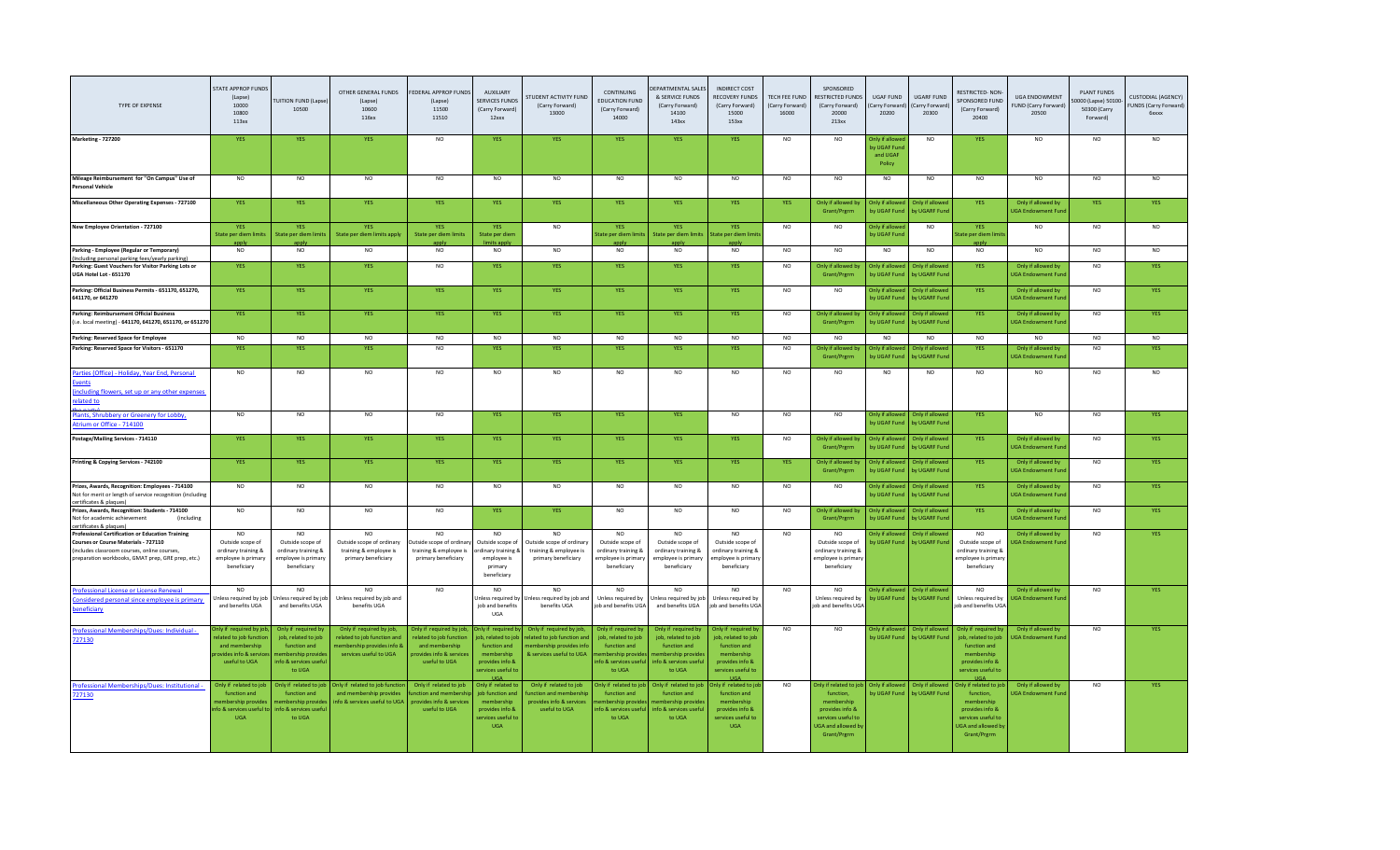| TYPE OF EXPENSE                                                                                                                                                                                                                                                                                         | STATE APPROP FUND!<br>(Lapse)<br>10000<br>10800<br>113xx          | <b>FUITION FUND (Lapse)</b><br>10500                                    | OTHER GENERAL FUNDS<br>(Lapse)<br>10600<br>116xx                     | FEDERAL APPROP FUNDS<br>(Lapse)<br>11500<br>11510                     | <b>AUXILIARY</b><br><b>SERVICES FUNDS</b><br>(Carry Forward)<br>12xxx | <b>STUDENT ACTIVITY FUND</b><br>(Carry Forward)<br>13000                | CONTINUING<br><b>EDUCATION FUND</b><br>(Carry Forward)<br>14000  | EPARTMENTAL SALES<br>& SERVICE FUNDS<br>(Carry Forward)<br>14100<br>143xx | <b>INDIRECT COST</b><br>RECOVERY FUNDS<br>(Carry Forward)<br>15000<br>153xx | TECH FEE FUND<br>(Carry Forward)<br>16000 | SPONSORED<br><b>RESTRICTED FUNDS</b><br>(Carry Forward)<br>20000<br>213xx | <b>UGAF FUND</b><br>Carry Forwar<br>20200                         | <b>UGARE FUND</b><br>Carry Forward<br>20300                                 | RESTRICTED-NON-<br>SPONSORED FUND<br>(Carry Forward)<br>20400 | <b>UGA ENDOWMENT</b><br><b>FUND (Carry Forward)</b><br>20500               | <b>PLANT FUNDS</b><br>0000 (Lapse) 5010<br>50300 (Carry<br>Forward) | CUSTODIAL (AGENCY)<br>FUNDS (Carry Forward)<br><b>6xxxx</b>                            |
|---------------------------------------------------------------------------------------------------------------------------------------------------------------------------------------------------------------------------------------------------------------------------------------------------------|-------------------------------------------------------------------|-------------------------------------------------------------------------|----------------------------------------------------------------------|-----------------------------------------------------------------------|-----------------------------------------------------------------------|-------------------------------------------------------------------------|------------------------------------------------------------------|---------------------------------------------------------------------------|-----------------------------------------------------------------------------|-------------------------------------------|---------------------------------------------------------------------------|-------------------------------------------------------------------|-----------------------------------------------------------------------------|---------------------------------------------------------------|----------------------------------------------------------------------------|---------------------------------------------------------------------|----------------------------------------------------------------------------------------|
| Promotional Items for UGA programs to recruit<br>students, program participants, or visitors, (ex. pens.<br>notepads, umbrellas, etc. with UGA Logo) - 727725<br>No items can be purchased for employees<br>(Must be de minimis valued items)                                                           | <b>YES</b>                                                        | <b>YES</b>                                                              | <b>YES</b>                                                           | <b>NO</b>                                                             | <b>YES</b>                                                            | <b>YES</b>                                                              | <b>YES</b>                                                       | <b>YES</b>                                                                | <b>YES</b>                                                                  | <b>NO</b>                                 | Only if allowed by<br>Grant/Prerm                                         | Only if allowe<br>by UGAF Fund                                    | Only if allower<br>by UGARF Fund                                            | <b>YES</b>                                                    | Only if allowed by<br><b>UGA Endowment Fund</b>                            | <b>NO</b>                                                           | <b>YES</b>                                                                             |
| Public, Private Venture (PPV) Lease Payments - 748100                                                                                                                                                                                                                                                   | <b>YES</b>                                                        | <b>Only for Academi</b><br><b>Building</b>                              | <b>NO</b>                                                            | <b>NO</b>                                                             | <b>Only for Auxiliary</b><br><b>Buildings</b>                         | <b>Only for Student Buildings</b>                                       | NO                                                               | <b>NO</b>                                                                 | <b>Only for Research</b><br><b>Buildings</b>                                | <b>NO</b>                                 | NO                                                                        | <b>NO</b>                                                         | N <sub>O</sub>                                                              | <b>YES</b>                                                    | <b>NO</b>                                                                  | <b>NO</b>                                                           | NO                                                                                     |
| Recruiting Costs: Faculty -727225 or 65xxxx                                                                                                                                                                                                                                                             | YES                                                               | <b>YES</b>                                                              | YES                                                                  | <b>YES</b>                                                            | YES                                                                   | $NO$                                                                    | YES                                                              | <b>YES</b>                                                                | YES                                                                         | <b>NO</b>                                 | Only if allowed by<br>Grant/Prgrm                                         | <b>Only if alloy</b><br>bv<br><b>UGAF Fund</b>                    | Inly if allow<br>bv<br><b>UGARF Fund</b>                                    | YES                                                           | Only if allowed by<br><b>JGA Endowment Fun</b>                             | <b>NO</b>                                                           | NO                                                                                     |
| Recruiting Costs: Staff - 727225 or 65xxxx                                                                                                                                                                                                                                                              | YES                                                               | <b>YES</b>                                                              | YES                                                                  | <b>YES</b>                                                            | <b>YES</b>                                                            | NO                                                                      | <b>YES</b>                                                       | <b>YES</b>                                                                | YES                                                                         | NO                                        | Only if allowed by<br>Grant/Prgrm                                         | Only if allow<br>by UGAF Fun                                      | Only if allowed<br><b>OV UGARF Fun</b>                                      | <b>YES</b>                                                    | Only if allowed by<br><b>UGA Endowment Fun</b>                             | NO                                                                  | NO                                                                                     |
| Registrations Paid to Vendor - 727110                                                                                                                                                                                                                                                                   | <b>YES</b>                                                        | <b>YES</b>                                                              | <b>YES</b>                                                           | YES.                                                                  | <b>YES</b>                                                            | <b>YES</b>                                                              | <b>YES</b>                                                       | <b>YES</b>                                                                | <b>YES</b>                                                                  | <b>NO</b>                                 | Only if allowed by<br>Grant/Prgrm                                         | <b>Only if allowed</b><br>by UGAF Fun                             | Only if allower<br>ov UGARF Fun                                             | <b>YES</b>                                                    | Only if allowed by<br><b>JGA Endowment Fun</b>                             | <b>NO</b>                                                           | <b>YES</b>                                                                             |
| Reimbursable Expenses - 752100 or 752200<br>(Consultant or Non Employee)                                                                                                                                                                                                                                | <b>YES</b>                                                        | <b>YES</b>                                                              | YES                                                                  | <b>YES</b>                                                            | <b>YES</b>                                                            | <b>YES</b>                                                              | <b>YES</b>                                                       | <b>YES</b>                                                                | YES                                                                         | <b>NO</b>                                 | Only if allowed by<br>Grant/Prgrm                                         | Only if allowe<br>by UGAF Fun                                     | Only if allowed<br>by UGARF Fun                                             | YES                                                           | Only if allowed by<br><b>UGA Endowment Fund</b>                            | <b>NO</b>                                                           | YES                                                                                    |
| Rental Expenses - 748102<br>(Hotel/Meeting Rooms)                                                                                                                                                                                                                                                       | YES                                                               | YES                                                                     | YES                                                                  | <b>YES</b>                                                            | YES                                                                   | <b>YES</b>                                                              | <b>YES</b>                                                       | <b>YES</b>                                                                | YES                                                                         | <b>NO</b>                                 | Only if allowed by<br>Grant/Prgrm                                         | Only if allowe<br>by UGAF Fund                                    | Only if allowed<br>by UGARF Fun                                             | <b>YES</b>                                                    | Only if allowed by<br><b>UGA Endowment Fund</b>                            | NO.                                                                 | <b>YES</b>                                                                             |
| Rentals - 719100<br>(Office Equipment, Copiers, Computer<br>ومثاله مرواته القمو                                                                                                                                                                                                                         | <b>YES</b>                                                        | <b>YES</b>                                                              | <b>YES</b>                                                           | <b>YES</b>                                                            | <b>YES</b>                                                            | <b>YES</b>                                                              | <b>YES</b>                                                       | <b>YES</b>                                                                | <b>YES</b>                                                                  | <b>NO</b>                                 | Only if allowed by<br>Grant/Prgrm                                         | Only if allowe<br>by UGAF Fund                                    | Only if allowed<br>by UGARF Fun                                             | <b>YES</b>                                                    | Only if allowed by<br><b>UGA Endowment Fund</b>                            | <b>NO</b>                                                           | <b>YES</b>                                                                             |
| Repairs and Maintenance - 7151xx                                                                                                                                                                                                                                                                        | <b>YES</b>                                                        | <b>YES</b>                                                              | <b>YES</b>                                                           | <b>YES</b>                                                            | <b>YES</b>                                                            | <b>YES</b>                                                              | <b>YES</b>                                                       | <b>YES</b>                                                                | <b>YES</b>                                                                  | <b>YES</b>                                | Only if allowed by<br>Grant/Prgrm                                         | <b>NO</b>                                                         | Only if allower<br>v UGARF Fun                                              | YES                                                           | Only if allowed by<br><b>JGA Endowment Fun</b>                             | <b>NO</b>                                                           | <b>YES</b>                                                                             |
| Safety Products - Water, Other Hydration Products or<br>Products required by the Occupational Safety and<br>Health Administration (OSHA) - 714100<br>lincludes students, volunteers and employees at risk<br>due to environmental workplace conditions such as<br>Facilities Staff and Police Officers) | YES<br>should be paid from<br>dept budget of<br>assigned employee | <b>YES</b><br>should be paid fron<br>dept budget of<br>assigned employe | <b>YES</b><br>should be paid from dept<br>udget of assigned employee | <b>YES</b><br>puld be paid from der<br>budget of assigned<br>employee | YES<br>should be paid<br>om dept budge<br>of assigned<br>employee     | <b>YES</b><br>hould be paid from dept<br>budget of assigned<br>employee | YES<br>should be paid fron<br>dept budget of<br>assigned employe | <b>YES</b><br>should be paid from<br>dept budget of<br>assigned employee  | YES<br>hould be paid froi<br>dept budget of<br>assigned employe             | N <sub>O</sub>                            | Only if allowed by<br>Grant/Prgrm                                         | Only if allowe<br>by UGAF Fund                                    | Only if allowed<br>by UGARF Fun                                             | <b>YES</b>                                                    | Only if allowed by<br><b>UGA Endowment Fund</b>                            | NO.                                                                 |                                                                                        |
| alaries/Employee Compensation - 5xxxxx<br>Payroll                                                                                                                                                                                                                                                       | <b>YES</b>                                                        | YES                                                                     | <b>YES</b>                                                           | <b>YES</b>                                                            | <b>YES</b>                                                            | YES                                                                     | <b>YES</b>                                                       | YES                                                                       | YES                                                                         | <b>YES</b>                                | Only if allowed by<br>Grant/Prgrm                                         | Only if allowed<br>by UGAF Fund                                   | Only if allowed<br>by UGARF Fun                                             | YES                                                           | Only if allowed by<br><b>UGA Endowment Fund</b>                            | <b>NO</b>                                                           | N <sub>O</sub>                                                                         |
| Scholarships - 781100                                                                                                                                                                                                                                                                                   | N <sub>O</sub>                                                    | N <sub>O</sub>                                                          | NO                                                                   | N <sub>O</sub>                                                        | NO.                                                                   | N <sub>O</sub>                                                          | NO                                                               | NO.                                                                       | NO                                                                          | N <sub>O</sub>                            | Only if allowed by<br>Grant/Prgrm,                                        | <b>UGA</b><br>Foundation<br>Scholarship<br>Process                | NO                                                                          | <b>YES</b>                                                    | Only if allowed by<br><b>UGA Endowment Fund</b>                            | <b>NO</b>                                                           | Only for schl projects<br>used by Off Schl & Fin<br>Aid<br>(Hope, Zell Miller,<br>etc) |
| Services - 751xxx or 727118<br>(Architect, Consultant, Attorney, Physician,<br>emn Syrs etc.)                                                                                                                                                                                                           | YES                                                               | <b>YES</b>                                                              | YES                                                                  | <b>YES</b>                                                            | YES                                                                   | <b>YES</b>                                                              | <b>YES</b>                                                       | <b>YES</b>                                                                | YES                                                                         | <b>YES</b>                                | Only if allowed by<br>Grant/Prgrm                                         | Only if allowed<br>by UGAF Fund                                   | Only if allowe<br>by UGARF Fund                                             | YES                                                           | Only if allowed by<br><b>UGA Endowment Fund</b>                            | <b>YES</b>                                                          | <b>YES</b>                                                                             |
| Software - 733xxx                                                                                                                                                                                                                                                                                       | <b>YES</b>                                                        | <b>YES</b>                                                              | YES                                                                  | <b>YES</b>                                                            | YES.                                                                  | <b>YES</b>                                                              | <b>YES</b>                                                       | <b>YES</b>                                                                | <b>YES</b>                                                                  | <b>YES</b>                                | Only if allowed by<br>Grant/Prgrm                                         | Only if allowe<br>by UGAF Fun                                     | Only if allower<br><b>OV UGARF Fun</b>                                      | <b>YES</b>                                                    | Only if allowed by<br><b>UGA Endowment Fund</b>                            | <b>NO</b>                                                           | <b>YES</b>                                                                             |
| Sponsorships for events (Can not be for political events<br>or political support) and not advertising - 727100                                                                                                                                                                                          | Only for UGA<br>sanctioned event                                  | Only for UGA<br>sanctioned events                                       | Only for UGA sanctioned<br>events                                    | Only if allowed by<br>Program                                         | <b>YES</b>                                                            | <b>YES</b>                                                              | <b>YES</b>                                                       | <b>YES</b>                                                                | <b>YES</b>                                                                  | <b>NO</b>                                 | Only if allowed by<br>Grant/Prgrm                                         | Only if allow<br>by UGAF Fun                                      | Only if allowed<br>by UGARF Fun                                             | YES                                                           | Only if allowed by<br><b>JGA Endowment Fun</b>                             | <b>NO</b>                                                           | <b>YES</b>                                                                             |
| Stipends: Honorarium (not student aid) - 751xx                                                                                                                                                                                                                                                          | YES                                                               | YES                                                                     | YES                                                                  | YES                                                                   | <b>YES</b>                                                            | YES                                                                     | <b>YES</b>                                                       | YES                                                                       | YES                                                                         | N <sub>O</sub>                            | Only if allowed by<br>Grant/Prgrm                                         | Only if allowed<br>by UGAF Fun                                    | Only if allowed<br>by UGARF Fun                                             | <b>YES</b>                                                    | Only if allowed by<br><b>JGA Endowment Fund</b>                            | <b>NO</b>                                                           | <b>YES</b>                                                                             |
| <b>Stipends: Incentive Payments for Research</b><br>Participant - 727105                                                                                                                                                                                                                                | YES                                                               | YES                                                                     | YES                                                                  | <b>YES</b>                                                            | YES                                                                   | $NO$                                                                    | <b>YES</b>                                                       | <b>YES</b>                                                                | YES                                                                         | <b>NO</b>                                 | Only if allowed by<br>Grant/Prgrm                                         | Reimbursable<br>Only if allowed<br>by UGAF                        | Only if allowed<br>by UGARF Fund                                            | YES                                                           | Only if allowed by<br><b>UGA Endowment Fund</b>                            | <b>NO</b>                                                           | NO                                                                                     |
| Stipends: Summer Program (not student aid) - 751xxx<br>for non-employees and 5xxxxx for employees                                                                                                                                                                                                       | YES                                                               | YES                                                                     | YES                                                                  | <b>YES</b>                                                            | YES                                                                   | <b>NO</b>                                                               | <b>YES</b>                                                       | <b>YES</b>                                                                | YES                                                                         | <b>NO</b>                                 | Only if allowed by<br>Grant/Prgrm                                         | Only if allowed<br>by UGAF Fun                                    | Only if allowed<br>by UGARF Fun                                             | <b>YES</b>                                                    | Only if allowed by<br><b>UGA Endowment Fun</b>                             | <b>NO</b>                                                           | N <sub>O</sub>                                                                         |
| Subscriptions - 727120                                                                                                                                                                                                                                                                                  | <b>YES</b>                                                        | <b>YES</b>                                                              | <b>YES</b>                                                           | <b>YES</b>                                                            | <b>YES</b>                                                            | <b>YES</b>                                                              | <b>YES</b>                                                       | <b>YES</b>                                                                | <b>YES</b>                                                                  | <b>YES</b>                                | Only if allowed by<br>Grant/Prgrm                                         | Only if allowed<br>by UGAF Fun                                    | Only if allowed<br>by UGARF Fun                                             | <b>YES</b>                                                    | Only if allowed by<br><b>JGA Endowment Fund</b>                            | NO.                                                                 | <b>YES</b>                                                                             |
| <b>Supplies and Materials - 7141xx</b>                                                                                                                                                                                                                                                                  | YES                                                               | <b>YES</b>                                                              | YES                                                                  | <b>YES</b>                                                            | <b>YES</b>                                                            | <b>YES</b>                                                              | <b>YES</b>                                                       | <b>YES</b>                                                                | <b>YES</b>                                                                  | YES                                       | Only if allowed by<br>Grant/Prgrm                                         | Only if allowe<br>by UGAF Fund                                    | Only if allowed<br>by UGARF Fun                                             | <b>YES</b>                                                    | Only if allowed by<br><b>JGA Endowment Fund</b>                            | <b>YES</b>                                                          | <b>YFS</b>                                                                             |
| Taxes - Sales Tax - same account as item<br>purchased                                                                                                                                                                                                                                                   | YES<br>Only if tax not<br>exempted                                | YES<br>Only if tax not<br>exempted                                      | <b>YES</b><br>Only if tax not exempted                               | <b>YES</b><br>Only if tax not exempte                                 | YES<br>Only if tax not<br>exempted                                    | YES<br>Only if tax not exempted                                         | <b>YES</b><br>Only if tax not<br>exempted                        | YES<br>Only if tax not<br>exempted                                        | YES<br>Only if tax not<br>exempted                                          | YES<br>Only if tax not<br>exempted        | N <sub>O</sub>                                                            | <b>Only if allowe</b><br>hy UGAF Fun<br>and includes<br>sales tax | Only if allower<br><b>N UGARE Fun</b><br>and only if tax<br>not<br>exempted | <b>YES</b><br>Only if tax not<br>exempted                     | Only if allowed by UGA<br>ndowment Fund and<br>only if tax not<br>exempted | <b>NO</b>                                                           |                                                                                        |
| Taxes - VAT, Excise, International - same account as<br>item purchased                                                                                                                                                                                                                                  | <b>YES</b>                                                        | <b>YES</b>                                                              | <b>YES</b>                                                           | <b>YES</b>                                                            | <b>YES</b>                                                            | <b>YES</b>                                                              | <b>YES</b>                                                       | <b>YES</b>                                                                | <b>YES</b>                                                                  | <b>YES</b>                                | Only if allowed by<br>Grant/Prgrm                                         | Only if allowe<br>by<br><b>IGAF Fund</b>                          | Only if allowed<br>by<br><b>UGARF Fund</b>                                  | <b>YES</b>                                                    | Only if allowed by<br><b>JGA Endowment Fund</b>                            | <b>NO</b>                                                           |                                                                                        |
| Technology Purchases < \$3,000 - 744100 for IT<br>equipment or 714114 for IT items                                                                                                                                                                                                                      | YES                                                               | <b>YES</b>                                                              | YES                                                                  | <b>YES</b>                                                            | YES                                                                   | YES                                                                     | <b>YES</b>                                                       | <b>YES</b>                                                                | <b>YES</b>                                                                  | YES                                       | Only if allowed by<br>Grant/Prgrm                                         | Only if allowe<br>by<br><b>UGAF Fund vi</b><br>G&C Pre            | Only if allower<br>by UGARF Fun                                             | <b>YES</b>                                                    | Only if allowed by<br><b>JGA Endowment Fund</b>                            | YES                                                                 | YES                                                                                    |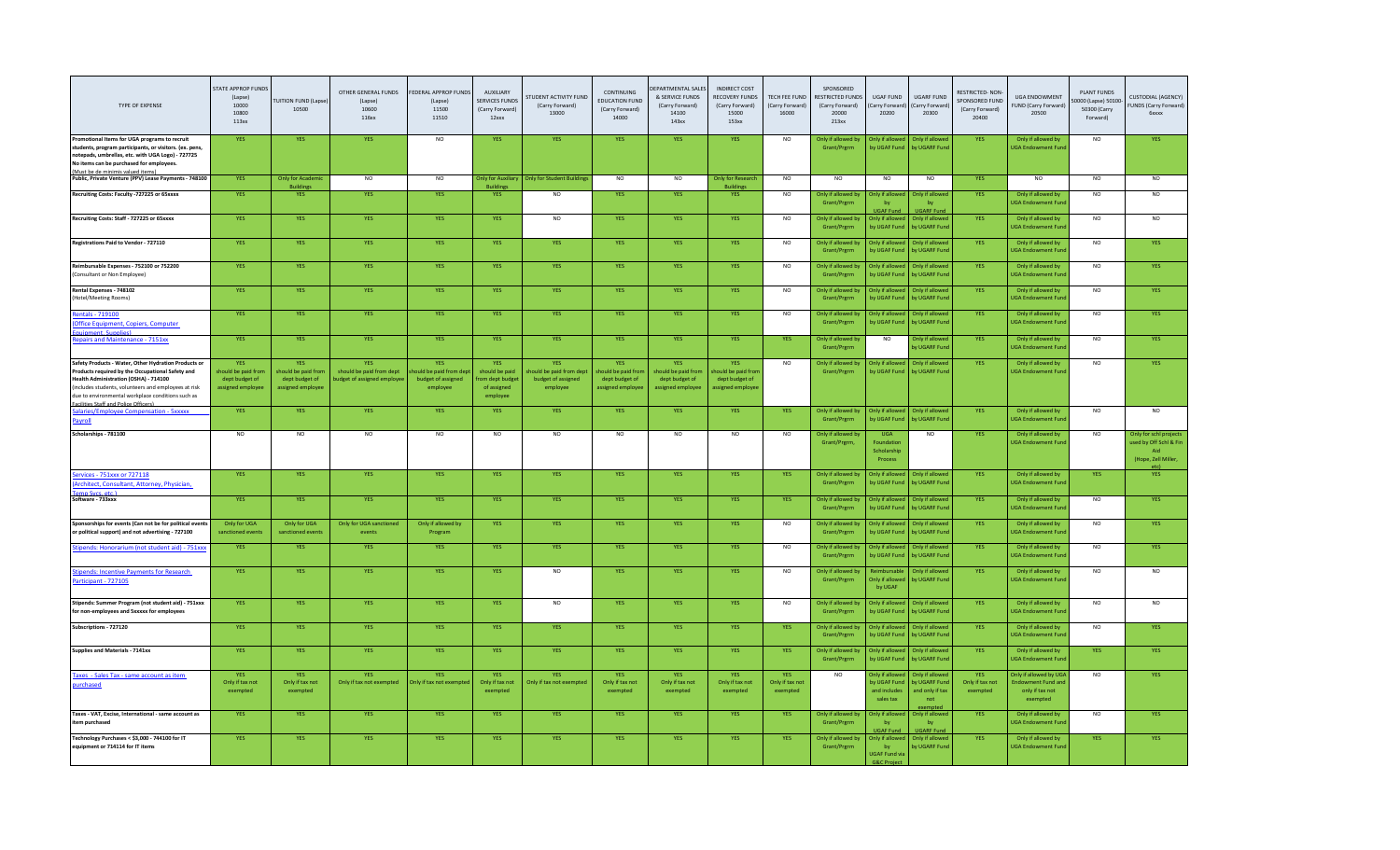| TYPE OF EXPENSE                                                                                                                                                                                         | STATE APPROP FUNDS<br>(Lapse)<br>10000<br>10800<br>113xx                                                              | <b>FUITION FUND (Lapse</b><br>10500                                                                        | OTHER GENERAL FUNDS<br>(Lapse)<br>10600<br>116xx                                                      | FEDERAL APPROP FUNDS<br>(Lapse)<br>11500<br>11510                                                       | AUXILIARY<br><b>SERVICES FUNDS</b><br>(Carry Forward)<br>12 <sub>xx</sub>                                 | <b>STUDENT ACTIVITY FUND</b><br>(Carry Forward)<br>13000                                               | CONTINUING<br><b>EDUCATION FUND</b><br>(Carry Forward)<br>14000                                         | EPARTMENTAL SALES<br>& SERVICE FUNDS<br>(Carry Forward)<br>14100<br>143xx                                             | <b>INDIRECT COST</b><br><b>RECOVERY FUNDS</b><br>(Carry Forward)<br>15000<br>153xx                 | TECH FEE FUND<br>(Carry Forward<br>16000 | SPONSORED<br>RESTRICTED FUNDS<br>(Carry Forward)<br>20000<br>213xx                                                            | <b>UGAF FUND</b><br>Carry Forward<br>20200                                                                                                     | <b>UGARF FUND</b><br>(Carry Forward<br>20300                                                                                                      | <b>RESTRICTED-NON</b><br>SPONSORED FUND<br>(Carry Forward)<br>20400                 | <b>UGA ENDOWMENT</b><br>UND (Carry Forward)<br>20500                                                                                                | <b>PLANT FUNDS</b><br>0000 (Lapse) 50100<br>50300 (Carry<br>Forward) | <b>CUSTODIAL (AGENCY)</b><br>FUNDS (Carry Forward)<br><b>6xxxx</b> |
|---------------------------------------------------------------------------------------------------------------------------------------------------------------------------------------------------------|-----------------------------------------------------------------------------------------------------------------------|------------------------------------------------------------------------------------------------------------|-------------------------------------------------------------------------------------------------------|---------------------------------------------------------------------------------------------------------|-----------------------------------------------------------------------------------------------------------|--------------------------------------------------------------------------------------------------------|---------------------------------------------------------------------------------------------------------|-----------------------------------------------------------------------------------------------------------------------|----------------------------------------------------------------------------------------------------|------------------------------------------|-------------------------------------------------------------------------------------------------------------------------------|------------------------------------------------------------------------------------------------------------------------------------------------|---------------------------------------------------------------------------------------------------------------------------------------------------|-------------------------------------------------------------------------------------|-----------------------------------------------------------------------------------------------------------------------------------------------------|----------------------------------------------------------------------|--------------------------------------------------------------------|
| <b>Telecommunications - 771xxx</b><br>(Basic Monthly, Cellular, Internet, Data, Long Distance,<br>Network Surcharge, New Installations, Other)                                                          | YES                                                                                                                   | YES                                                                                                        | YES                                                                                                   | <b>YES</b>                                                                                              | YES                                                                                                       | YES                                                                                                    | <b>YES</b>                                                                                              | YES                                                                                                                   | YES                                                                                                | <b>YES</b>                               | Only if allowed by<br>Grant/Prgrm                                                                                             | Inly if allo<br>by UGAF Fund<br>and UGAF Polic                                                                                                 | Only if allow<br>by UGARF Fund                                                                                                                    | YES                                                                                 | Only if allowed by<br><b>UGA Endowment Fund</b>                                                                                                     | <b>NO</b>                                                            | <b>YES</b>                                                         |
| Training: Job Related - 727110 or 727100                                                                                                                                                                | Only if related to job<br>function, Institute is<br><b>primary beneficiary &amp;</b><br>trng is part of job<br>duties | Only if related to job<br>function, Institute is<br>primary beneficiary &<br>trng is part of job<br>duties | Only if related to job<br>unction, Institute is primar<br>beneficiary & trng is part of<br>job duties | Only if related to job<br>function, Institute is<br>primary beneficiary &<br>trng is part of job duties | Only if related to<br>job function,<br>stitute is primar<br>eneficiary & trng<br>is part of job<br>duties | Only if related to job<br>function, Institute is<br>rimary beneficiary & trns<br>is part of job duties | Only if related to job<br>unction, Institute i<br>rimary beneficiary &<br>trng is part of job<br>duties | Only if related to job<br>function, Institute is<br><b>primary beneficiary &amp;</b><br>trng is part of job<br>duties | Only if related to id<br>unction, Institute i<br>mary beneficiary<br>trng is part of job<br>duties | <b>NO</b>                                | nly if related to io<br>nction, Institute<br>rimary benefician<br>trng is part of job<br>duties and allowed<br>by Grant/Prgrm | Only if related<br>p job functio<br>Institute is<br>primary<br>neficiary, tr<br>is part of job<br>duties and<br>allowed by<br><b>UGAF Fund</b> | Only if related<br>o job function<br>Institute is<br>primary<br>neficiary, trn<br>is part of job<br>duties and<br>allowed by<br><b>UGARF Fund</b> | <b>YES</b>                                                                          | Only if related to job<br>function, Institute is<br>primary beneficiary.<br>ng is part of job dution<br>and allowed by UGA<br><b>Endowment Fund</b> | <b>NO</b>                                                            |                                                                    |
| <b>Training Courses or Course Materials for Professiona</b><br>Certifications or Education (includes classroom courses<br>online courses, preparation workbooks, GMAT prep,<br>GRE prep, etc.) - 727110 | <b>NO</b><br>Outside scope of<br>ordinary training &<br>employee is primary<br>beneficiary                            | N <sub>O</sub><br>Outside scope of<br>ordinary training &<br>employee is primary<br>beneficiary            | N <sub>O</sub><br>Outside scope of ordinary<br>training & employee is<br>primary beneficiary          | Outside scope of ordinary<br>training & employee is<br>primary beneficiary                              | <b>NO</b><br>Outside scope of<br>ordinary training &<br>employee is<br>primary<br>beneficiary             | Outside scope of ordinary<br>training & employee is<br>primary beneficiary                             | N <sub>O</sub><br>Outside scope of<br>ordinary training &<br>mployee is primary<br>beneficiary          | Outside scope of<br>ordinary training &<br>employee is primary<br>beneficiary                                         | Outside scope of<br>ordinary training &<br>mployee is primary<br>beneficiary                       | <b>NO</b>                                | N <sub>O</sub><br>Outside scope of<br>ordinary training &<br>employee is primary<br>beneficiary                               | <b>NO</b>                                                                                                                                      | Only if allowe<br><b>V UGARF Fun</b>                                                                                                              | NO<br>Outside scope of<br>ordinary training 8<br>employee is primary<br>beneficiary | Only if allowed by<br><b>JGA Endowment Fun</b>                                                                                                      | <b>NO</b>                                                            | <b>YES</b>                                                         |
| <b>Travel: Airline Memberships</b><br><b>PP Travel Policy</b>                                                                                                                                           | <b>NO</b>                                                                                                             | <b>NO</b>                                                                                                  | <b>NO</b>                                                                                             | <b>NO</b>                                                                                               | <b>NO</b>                                                                                                 | <b>NO</b>                                                                                              | <b>NO</b>                                                                                               | <b>NO</b>                                                                                                             | <b>NO</b>                                                                                          | <b>NO</b>                                | NO.                                                                                                                           | <b>NO</b>                                                                                                                                      | <b>NO</b>                                                                                                                                         | NO                                                                                  | <b>NO</b>                                                                                                                                           | <b>NO</b>                                                            | N <sub>O</sub>                                                     |
| Travel: Business Class Airfare - 641120, 641220,<br>51120, or 651220 (See Travel USG BPM section<br>4.6)                                                                                                | nly with excpetion p<br>USG BPM section 4.6                                                                           | Only with excoetio<br>per USG BPM section<br>4.6                                                           | Only with excpetion per US<br><b>BPM</b> section 4.6                                                  | Only with excpetion pe<br>USG BPM section 4.6                                                           | Only with<br>xcpetion per USG<br><b>BPM</b> section 4.6                                                   | Only with excoetion per<br>USG BPM section 4.6                                                         | Only with excpeti<br>per USG BPM sectio<br>4.6                                                          | Only with excoetion<br>per USG BPM section per USG BPM sectio<br>4.6                                                  | Only with excpetio<br>4.6                                                                          | <b>NO</b>                                | Only if allowed by<br>Grant/Prgrm and<br>with exception per<br><b>JSG BPM section 4.6</b>                                     | Only if allow<br>by UGAF Fund<br>and with<br>exception pe<br><b>USG BPM</b><br>section 4.6                                                     | Only if allowed<br>and with<br>exception per<br><b>USG RPM</b><br>section 4.6                                                                     | Only with excpeti<br>y UGARF Fund per USG BPM secti<br>4.6                          | NO.                                                                                                                                                 | N <sub>O</sub>                                                       | NO.                                                                |
| Travel: Domestic - 6411xx or 6511xx<br>See Travel Policy)                                                                                                                                               | <b>YES</b>                                                                                                            | <b>YES</b>                                                                                                 | <b>YES</b>                                                                                            | <b>YES</b>                                                                                              | <b>YES</b>                                                                                                | <b>YES</b>                                                                                             | <b>YES</b>                                                                                              | <b>YES</b>                                                                                                            | <b>YES</b>                                                                                         | <b>NO</b>                                | Only if allowed by<br>Grant/Prgrm                                                                                             | Only if allowed<br>by UGAF fund                                                                                                                | Only if allowed<br>by UGARF Fund                                                                                                                  | <b>YES</b>                                                                          | Only if allowed by<br><b>UGA Endowment Fun</b>                                                                                                      | <b>NO</b>                                                            | <b>YFS</b>                                                         |
| Travel: First Class Airfare - 641120, 641220,<br>51120, or 651220 (See Travel USG BPM section<br>4.61                                                                                                   | $_{\sf NO}$                                                                                                           | $_{\sf NO}$                                                                                                | NO                                                                                                    | <b>NO</b>                                                                                               | <b>NO</b>                                                                                                 | <b>NO</b>                                                                                              | NO                                                                                                      | <b>NO</b>                                                                                                             | <b>NO</b>                                                                                          | <b>NO</b>                                | Only if allowed by<br>grant or prog and<br>with exceptn per<br><b>USG BPM section</b><br>4.6                                  | <b>Only if allow</b><br>by UGAF Fund                                                                                                           | Only if allowed<br>by UGARF Fund                                                                                                                  | <b>Only with excp</b><br>per USG BPM se<br>4.6                                      | Only if allowed by<br><b>JGA Endowment Fun</b>                                                                                                      | <b>NO</b>                                                            |                                                                    |
| Travel: Foreign - 6412xx or 6512xx<br>See Travel Policy)                                                                                                                                                | YES                                                                                                                   | <b>YES</b>                                                                                                 | <b>YES</b>                                                                                            | <b>YES</b>                                                                                              | <b>YES</b>                                                                                                | <b>YES</b>                                                                                             | <b>YES</b>                                                                                              | <b>YES</b>                                                                                                            | <b>YES</b>                                                                                         | $_{\sf NO}$                              | Only if allowed by<br>Grant/Prgrm                                                                                             | Only if allowe<br>by UGAF fund                                                                                                                 | Only if allowed<br>by UGARF Fund                                                                                                                  | <b>YES</b>                                                                          | Only if allowed by<br><b>UGA Endowment Fun</b>                                                                                                      | NQ                                                                   | YFS                                                                |
| Travel: Local Hotel/Motel Excise Tax - 641140,<br>641240, 651140, or 651240<br>For State of GA Gov't Employee, should avoid<br>paying this tax, but these funds can pay for it if                       | <b>NO</b>                                                                                                             | N <sub>O</sub>                                                                                             | <b>NO</b>                                                                                             | <b>NO</b>                                                                                               | <b>NO</b>                                                                                                 | <b>NO</b>                                                                                              | NO                                                                                                      | <b>NO</b>                                                                                                             | <b>NO</b>                                                                                          | <b>NO</b>                                | NO.                                                                                                                           | <b>NO</b>                                                                                                                                      | <b>NO</b>                                                                                                                                         | NO                                                                                  | <b>NO</b>                                                                                                                                           | <b>NO</b>                                                            | N <sub>O</sub>                                                     |
| Travel: Passports or Visas - 641250 or 651250<br>Required by UGA for Official Business Only                                                                                                             | YES                                                                                                                   | <b>YES</b>                                                                                                 | <b>YES</b>                                                                                            | NO                                                                                                      | YES                                                                                                       | <b>YES</b>                                                                                             | <b>YES</b>                                                                                              | YES                                                                                                                   | YES                                                                                                | NO                                       | Only if allowed b<br>Grant/Prgrm                                                                                              | <b>Only if allowe</b><br>by UGAF fund                                                                                                          | Only if allowe<br>by UGARF Fun                                                                                                                    | <b>YES</b>                                                                          | Only if allowed by<br><b>UGA Endowment Fun</b>                                                                                                      | NO                                                                   | <b>YES</b>                                                         |
| Travel: Personal Vehicle Maintenance or Repair<br><b>PART Travel Policy</b>                                                                                                                             | NO                                                                                                                    | $_{\sf NO}$                                                                                                | NO                                                                                                    | <b>NO</b>                                                                                               | <b>NO</b>                                                                                                 | $NO$                                                                                                   | <b>NO</b>                                                                                               | <b>NO</b>                                                                                                             | <b>NO</b>                                                                                          | <b>NO</b>                                | NO.                                                                                                                           | <b>NO</b>                                                                                                                                      | N <sub>O</sub>                                                                                                                                    | NO                                                                                  | NO.                                                                                                                                                 | <b>NO</b>                                                            | N <sub>O</sub>                                                     |
| <b>Travel: Tips for Housekeepers, Baggage Handle</b><br>tc. - 641150, 641250, 651150, or 651250                                                                                                         | YES                                                                                                                   | <b>YES</b>                                                                                                 | <b>YES</b>                                                                                            | <b>YES</b>                                                                                              | <b>YES</b>                                                                                                | YES                                                                                                    | <b>YES</b>                                                                                              | <b>YES</b>                                                                                                            | <b>YES</b>                                                                                         | <b>NO</b>                                | Only if allowed b<br>Grant/Prgrm                                                                                              | <b>YES</b>                                                                                                                                     | <b>YES</b>                                                                                                                                        | <b>YES</b>                                                                          | <b>YES</b>                                                                                                                                          | <b>NO</b>                                                            | <b>YFS</b>                                                         |
| <b>Travel: TSA Pre-Check Membership</b><br>on Travel Balicu                                                                                                                                             | N <sub>O</sub>                                                                                                        | $_{\sf NO}$                                                                                                | <b>NO</b>                                                                                             | NO                                                                                                      | <b>NO</b>                                                                                                 | <b>NO</b>                                                                                              | NO                                                                                                      | <b>NO</b>                                                                                                             | <b>NO</b>                                                                                          | <b>NO</b>                                | NO                                                                                                                            | N <sub>O</sub>                                                                                                                                 | <b>NO</b>                                                                                                                                         | <b>NO</b>                                                                           | <b>NO</b>                                                                                                                                           | <b>NO</b>                                                            | NO.                                                                |
| Tuition and Fee Payment for Students (UGA Students<br>or Non-UGA Students) - 784100                                                                                                                     | <b>NO</b>                                                                                                             | <b>NO</b>                                                                                                  | <b>NO</b>                                                                                             | <b>NO</b>                                                                                               | <b>NO</b>                                                                                                 | <b>NO</b>                                                                                              | <b>NO</b>                                                                                               | <b>NO</b>                                                                                                             | <b>NO</b>                                                                                          | <b>NO</b>                                | Only if allowed b<br>Grant/Prerm                                                                                              | Inly if all<br>by UGAF fund                                                                                                                    | Only if allow<br>by UGARF Fund                                                                                                                    | <b>YES</b>                                                                          | Only if allowed by<br><b>UGA Endowment Fun</b>                                                                                                      | <b>NO</b>                                                            | <b>YES</b>                                                         |
| Tuition Remission - 557200                                                                                                                                                                              | N <sub>O</sub>                                                                                                        | NO                                                                                                         | NO                                                                                                    | NO                                                                                                      | NO                                                                                                        | NQ                                                                                                     | NO                                                                                                      | N <sub>O</sub>                                                                                                        | N <sub>O</sub>                                                                                     | NO                                       | Only if allowed by<br>Grant/Prgrm                                                                                             | Only if allowed<br>by UGAF fund                                                                                                                | Only if allowed<br>by UGARF Fund                                                                                                                  | <b>YES</b>                                                                          | Only if allowed by<br><b>JGA Endowment Fund</b>                                                                                                     | NO                                                                   | NO.                                                                |
| Utilities: Natural Gas -717400                                                                                                                                                                          | YES                                                                                                                   | YES                                                                                                        | YES                                                                                                   | <b>YES</b>                                                                                              | YES                                                                                                       | <b>NO</b>                                                                                              | <b>YES</b>                                                                                              | YES                                                                                                                   | <b>YES</b>                                                                                         | <b>NO</b>                                | <b>NO</b>                                                                                                                     | Only if allowe<br>by UGAF fund                                                                                                                 | Only if allowed<br>by UGARF Fund                                                                                                                  | <b>YES</b>                                                                          | Only if allowed by<br><b>UGA Endowment Fund</b>                                                                                                     | <b>YES</b>                                                           | <b>NO</b>                                                          |
| Utilities: Sewage - 717500                                                                                                                                                                              | YES                                                                                                                   | <b>YES</b>                                                                                                 | YES                                                                                                   | <b>YES</b>                                                                                              | YES                                                                                                       | <b>NO</b>                                                                                              | <b>YES</b>                                                                                              | YES                                                                                                                   | YES                                                                                                | <b>NO</b>                                | NO.                                                                                                                           | Only if allowe<br>by UGAF fund                                                                                                                 | Only if allowed<br>by UGARF Fun                                                                                                                   | YES                                                                                 | Only if allowed by<br><b>UGA Endowment Fun</b>                                                                                                      | YES                                                                  |                                                                    |
| Utilities: Water - 717500                                                                                                                                                                               | YES                                                                                                                   | YES                                                                                                        | YES                                                                                                   | YES                                                                                                     | YES                                                                                                       | <b>NO</b>                                                                                              | <b>YES</b>                                                                                              | YES                                                                                                                   | YES                                                                                                | <b>NO</b>                                | NO.                                                                                                                           | <b>Only if allowe</b><br>by UGAF fund                                                                                                          | Only if allowed<br>by UGARF Fun                                                                                                                   | <b>YES</b>                                                                          | Only if allowed by<br><b>JGA Endowment Fun</b>                                                                                                      | YES                                                                  | NO.                                                                |
| Vehicles - 841100 (see policy)                                                                                                                                                                          | YES                                                                                                                   | <b>YES</b>                                                                                                 | <b>YES</b>                                                                                            | <b>NO</b>                                                                                               | YES.                                                                                                      | <b>NO</b>                                                                                              | <b>YES</b>                                                                                              | YES.                                                                                                                  | <b>YES</b>                                                                                         | <b>NO</b>                                | <b>NO</b>                                                                                                                     | Only if allowed<br>by UGAF fund                                                                                                                | Only if allowed<br>by UGARF Fund                                                                                                                  | <b>YES</b>                                                                          | Only if allowed by<br><b>JGA Endowment Fund</b>                                                                                                     | YES                                                                  | <b>NO</b>                                                          |